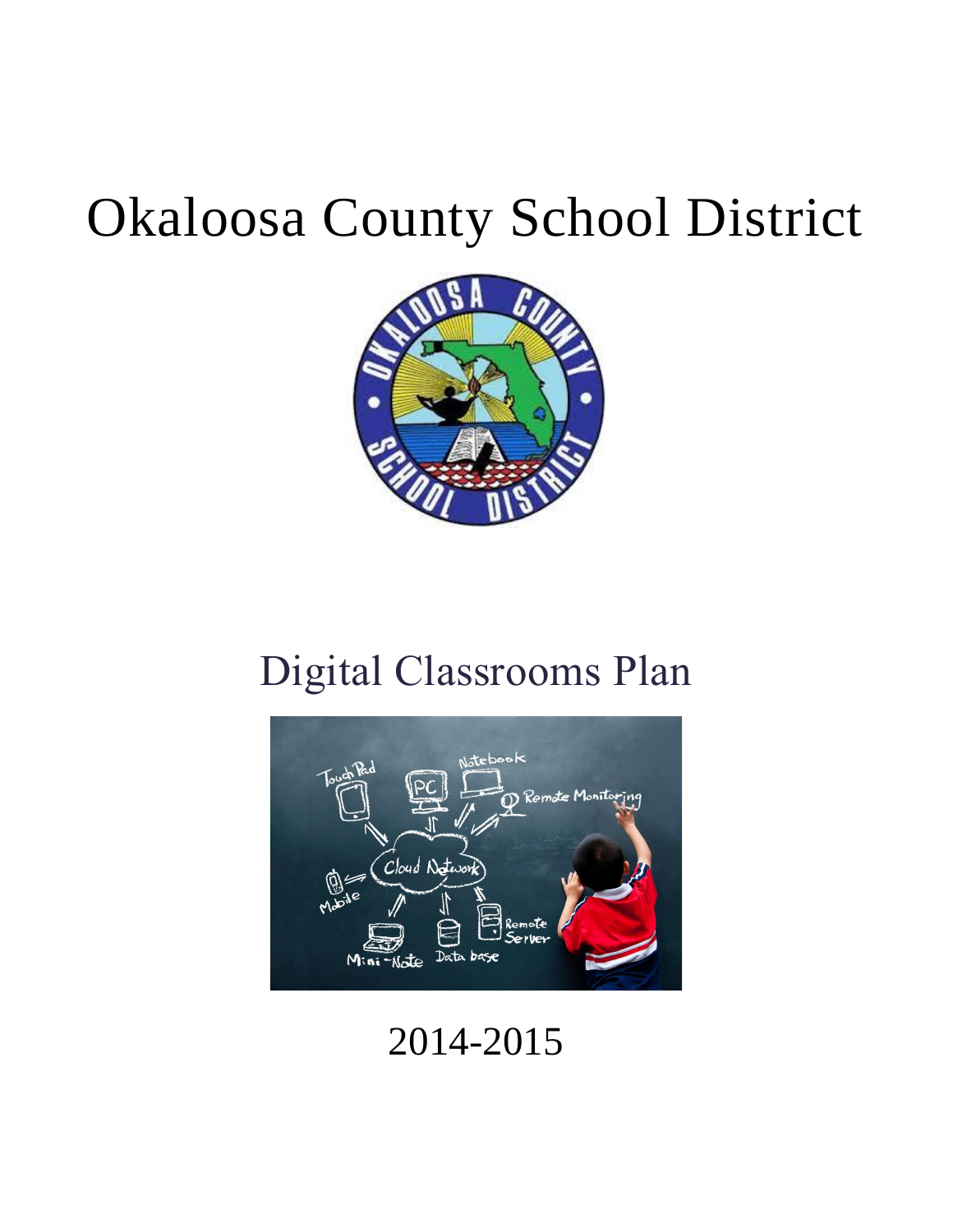## **CONTENTS**

|    | <b>PART I. Digital Classrooms Plan - Overview</b>              |
|----|----------------------------------------------------------------|
|    |                                                                |
|    |                                                                |
|    |                                                                |
|    |                                                                |
|    |                                                                |
|    | <b>PART II. Digital Classrooms Plan - Strategy</b>             |
|    |                                                                |
|    | 1. School Grade Model Student Performance Outcomes             |
|    | 2. DIAP/AMO Data Review                                        |
|    | 3. Additional Data                                             |
|    |                                                                |
|    | 1. Technology Readiness Inventory                              |
|    |                                                                |
|    | 1. Technology Integration Matrix                               |
|    |                                                                |
|    | 1. Digital Tools System                                        |
|    | 2. CAPE Digital Tools                                          |
| Ε. |                                                                |
|    | 1. Computer Based Testing Certification Tool                   |
| F. |                                                                |
|    |                                                                |
|    | <b>PART III: Digital Classrooms Plan - Allocation Proposal</b> |
|    |                                                                |
|    | B. Digital Learning Technology Infrastructure                  |
|    |                                                                |
|    |                                                                |
|    |                                                                |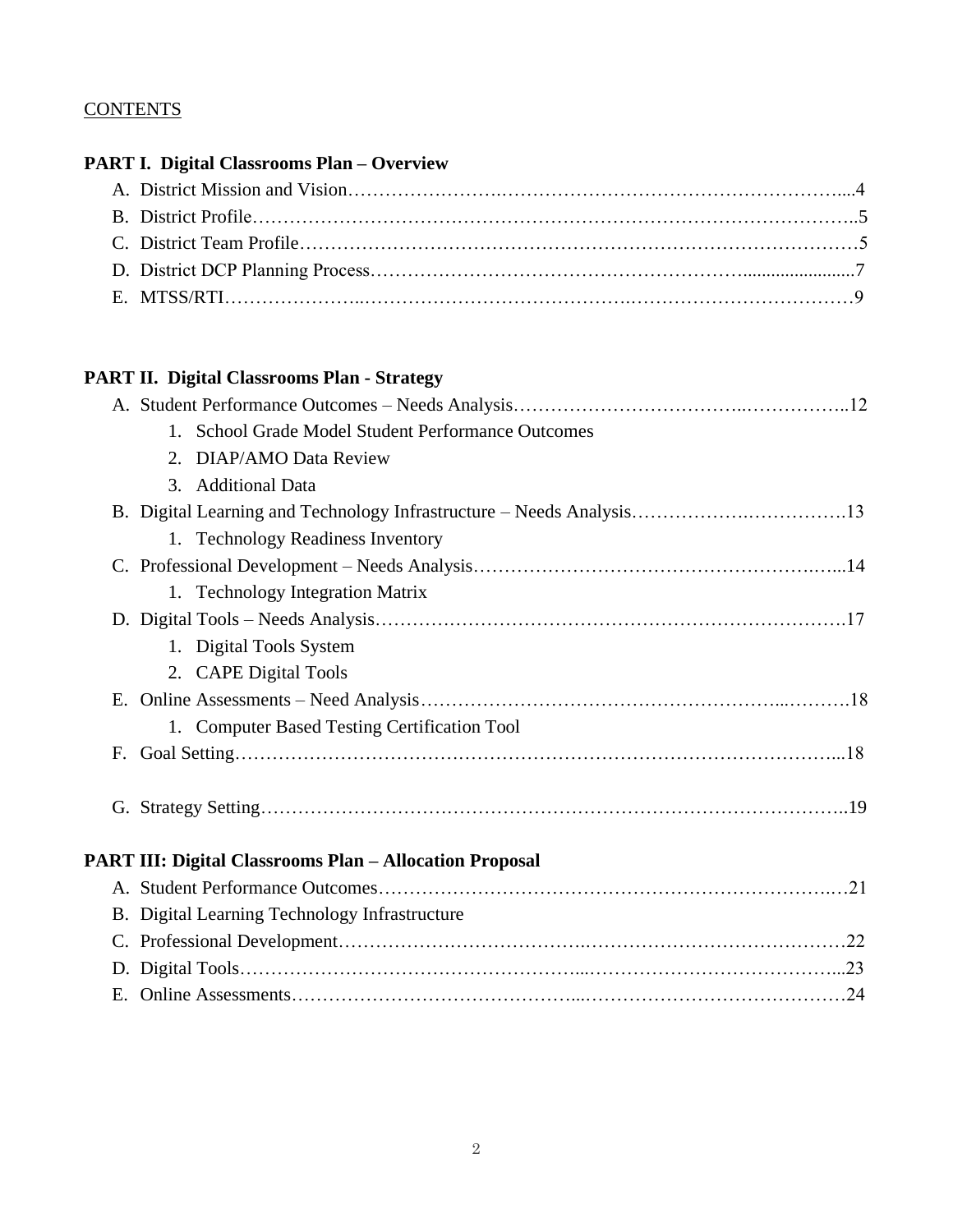# **PART I Digital Classrooms Plan Overview**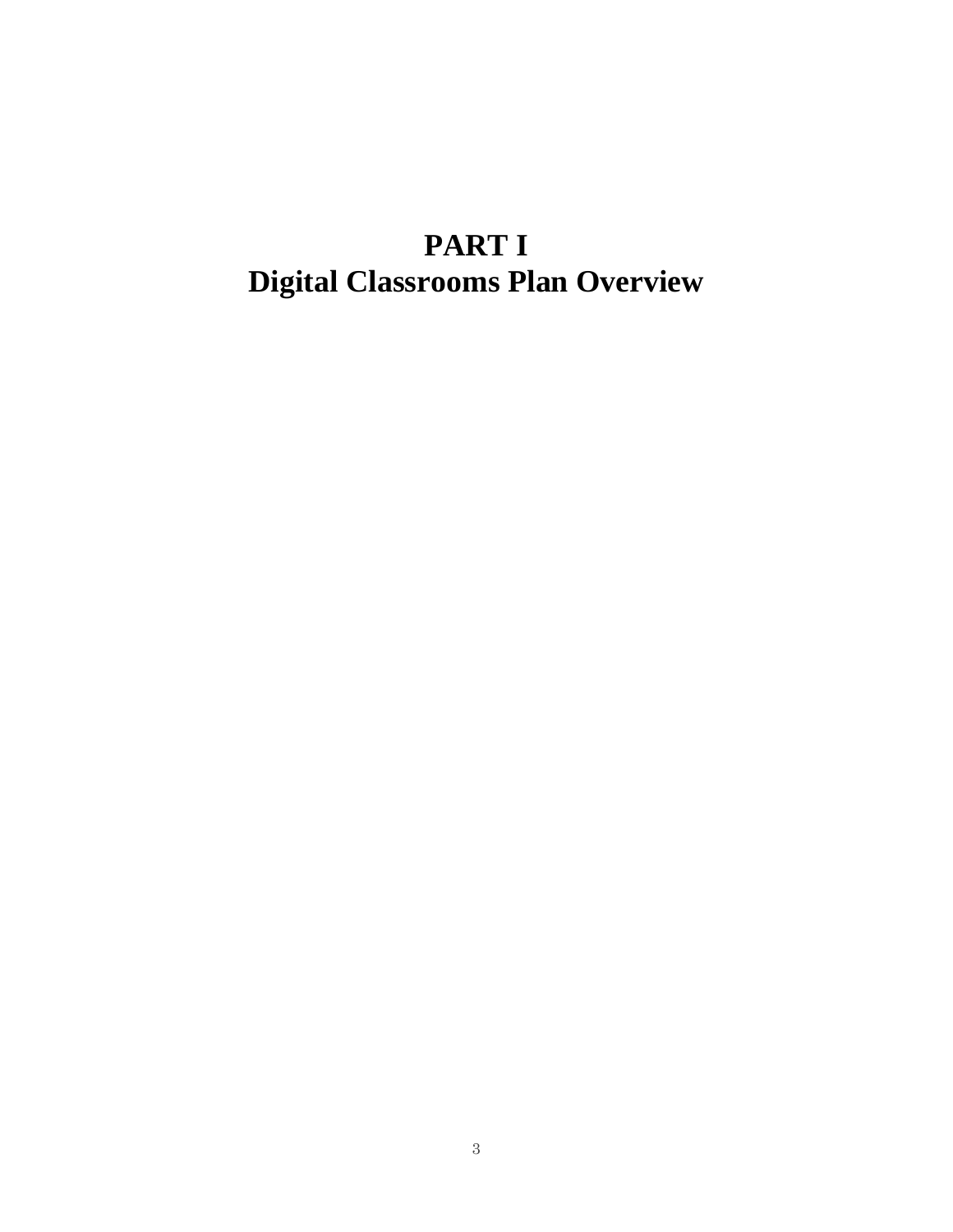## A. **District Mission and Vision**

### **VISION STATEMENT:**

We inspire a lifelong passion for learning.

#### **MISSION STATEMENT:**

We prepare all students to achieve excellence by providing the highest quality education while empowering each individual to positively impact their families, communities, and the world.

#### **CORE VALUES:**

**Accountability**: We, working in conjunction with students' families, accept responsibility to ensure student learning, to pursue excellence, and to hold high standards for all.

**Citizenship**: We prepare all students to exercise the duties, rights, and privileges of being a citizen in a local community and global society.

**Excellence:** We pursue the highest academic, extracurricular, and personal/professional standards through continuous reflection and improvement.

**Integrity:** We embrace a culture in which individuals adhere to exemplary standards and act honorably.

**Personal Growth:** We promote the acquisition of knowledge, skills, and experience to develop individuals with the aspiration, perseverance, and resilience to be lifelong learners.

**Respect:** We show regard and consideration for all through a culture of dignity, diversity, and empathy.

Leadership: We provide guidance and direction to accomplish tasks while being a moral compass to others.

The Okaloosa County School District is committed to providing its students with the digital tools needed to excel in an increasingly technological world. This is accomplished by ensuring the following areas are thoughtfully addressed:

- 1. Access: Expanding access to innovative digital technologies and learning opportunities
- 2. Learning Environment: Engaging students in their education in ways never before possible.
- 3. Support: Establishing the support necessary to improve students' rates of learning.

#### -*Charting a Course for Information and Communication Technology in Florida Schools*

The Digital Classrooms Plan allocation provides an opportunity to tie a limited amount of funding to areas of greatest need within the district. Specifically, in a year of new and more complex online statewide assessments, students need regular access to devices throughout the year to ensure that they 1) have innovative digital technologies at their fingertips through which they can master the Florida Standards, and 2) can sharpen their digital skills to be prepared to maximize outcomes on all assessments.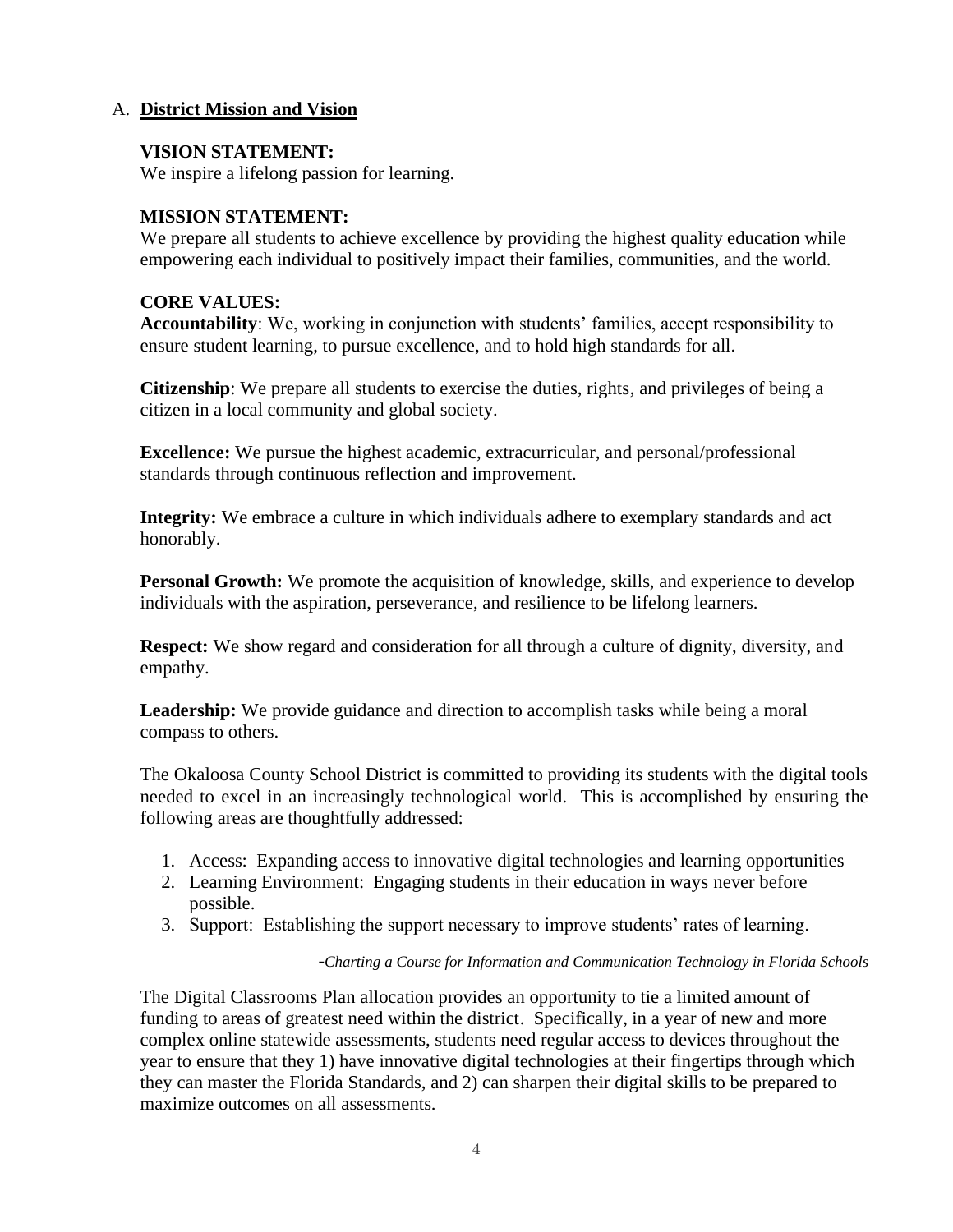#### B. **District Profile**

The Okaloosa County School District (OCSD) is located in Northwest Florida and serves approximately 30,000 students. The District serves a varying population, from its rural and growing northern area to its more densely populated southern area. Okaloosa is home to two major military bases, Hurlburt Field and Eglin Air Force Base, which contribute to the District in many ways. Many of our students are military dependents. Service personnel serve as mentors in OCSD schools, and scientists from Eglin contribute to our environmental science program through outreach activities. The large number of families employed by the military and hi-tech companies within the county places high expectations of our school system to prepare students for the  $21<sup>st</sup>$  century workforce.

The Okaloosa County School District is a Seat Managed district, outsourcing technology to a vendor (Currently L-3 Communications) for the majority of its technology needs. Through this agreement, the District has access to a group of industry-certified experts to support technology within our schools, giving teachers more time to teach and administrators more time to be educational leaders. The Seat Management program currently provides for asset refresh every three years and ensures the District is able to maintain a modern fleet of computers.

The school centers include four high schools, seven middle schools, eighteen elementary schools, one vocational school, six combination schools, two ESE center schools, the Ballet Academie, the CHOICE Program, Okaloosa STEMM Center, and a growing virtual education program (Okaloosa Online). As part of our commitment to excellence, each of our schools is fully accredited through AdvancED.

## C. **District Team Profile**

#### **Marcus Chambers, Assistant Superintendent Curriculum**

Marcus Chambers has been an educator in Okaloosa County School System for 17 years serving as a Language Arts teacher, coach, and administrator. Mr. Chambers has been blessed to be a Principal at Longwood Elementary, Pryor Middle School, and Niceville High School. Currently, Mr. Chambers is the Assistant Superintendent for Curriculum and Instruction. Mr. Chambers has a Master's Degree in Educational Leadership and a Bachelor's Degree in Elementary Education.

#### **Steve Horton, Assistant Superintendent MIS**

Steve Horton is the newly appointed Assistant Superintendent of MIS. Prior to that he served as the Director of Secondary Curriculum and Instruction for one and one-half years. Steve also served at the district level in Student Services earlier in his educational career but has been a classroom teacher for most of his 25-year career. He has a Master's Degree in Educational Leadership and a Bachelor's Degree in Business Administration – Finance.

#### **Eric Mitchell, Director of MIS and Instructional Technology**

Eric Mitchell has been the Director of MIS and Instructional Technology for 2 years. Before that he was the Specialist, Technology Outsourcing Project Manager for 9 years and a part of the Okaloosa Schools family since 2000. He has a Master's Degree in IT and a Specialist's degree in Curriculum and Instruction and is certified in Human Performance Technology.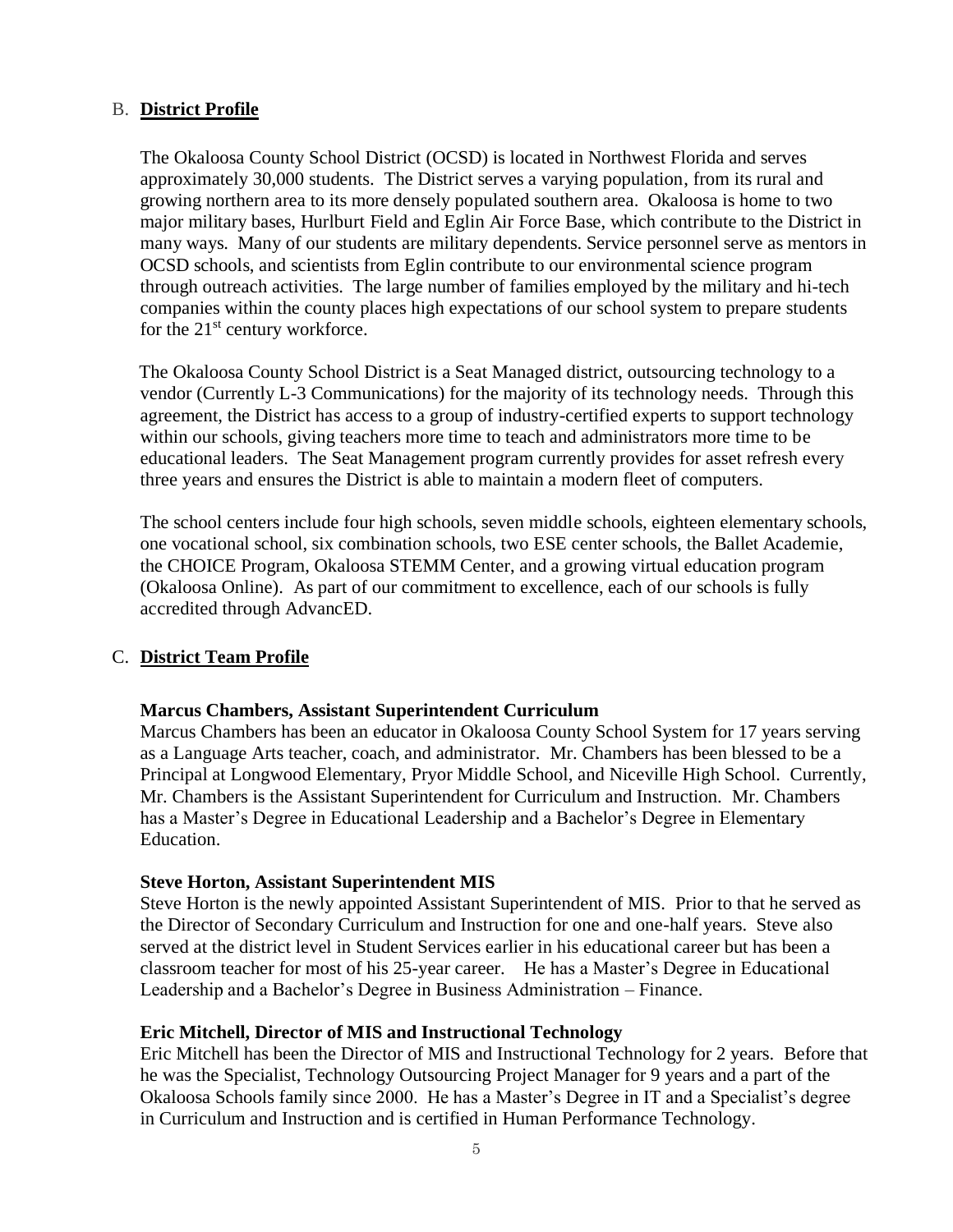#### **Marti Gardner, Director Elementary**

Marti Gardner is a 32-year veteran of education having taught 14 years in grades 3, 4 and 6. After receiving a Master's degree in Educational Leadership and PreK-12 Library Science, she served as a media specialist and the District Instructional Technology Specialist. Her past experiences provided her the opportunity she currently holds, Director of Elementary Instruction and Curriculum.

#### **Sheila Lightbourne, Director Middle School**

Sheila Lightbourne has been an educator in the Okaloosa County School system for 30 years. During this time she has held the following positions: teacher of chemistry and biology, Specialist for science and math, Principal of Shalimar Elementary School, Director of Middle School Curriculum, and most recently was name the Director of Secondary Curriculum for the district. Sheila has a Master's Degree in Educational Leadership, a Bachelor's Degree in Science Education, and is certified in Educational Leadership, Principalship, 6-12 biology, and 6-12 chemistry.

#### **Duscha Ross, Program Director of MIS**

Duscha Ross is the Program Director of Information Systems, and has worked for Okaloosa County in various capacities for the last 14 years. Prior to her current position, she has served as Specialist, Instructional Technology and is the 2013 Okaloosa County Teacher of the Year. She has a Bachelor of Arts in Political Science and a Bachelor of Sciences in Naval Engineering from The Pennsylvania State University and received her Master's Degree in Educational Leadership from the University of West Florida.

#### **Dustin Keith, Specialist, Seat Management**

Dustin Keith has been with Okaloosa County Schools for 9 years. He taught at both Crestview and Ft. Walton Beach High School before becoming Dean of Students at Bruner Middle School. He's been the Specialist, Technology Outsourcing Project Manager (Vendor Relationship Manager) for the Seat Management Contract for two years. Dustin has a Master's degree in Ed Leadership.

| <b>Title/Role</b>                     | Name:                  | <b>Email/Phone:</b>                   |
|---------------------------------------|------------------------|---------------------------------------|
| Information<br>Technology<br>District | Eric Mitchell          | Eric.Mitchell@mail.okaloosa.k12.fl.us |
| Contact                               |                        | 850-689-7184                          |
| <b>Curriculum District Contact</b>    | <b>Marcus Chambers</b> | Chambersm@mail.okaloosa.k12.fl.us     |
|                                       |                        | 850-833-3191                          |
| <b>Instructional District Contact</b> | Duscha Ross            | RossD@mail.okaloosa.k12.fl.us         |
|                                       |                        | 850-689-7164                          |
| <b>Finance District Contact</b>       | Rita Scallan           | ScallanR@mail.okaloosa.k12.fl.us      |
|                                       |                        | 850-833-3100                          |
| District Leadership Contact           | <b>Steve Horton</b>    | HortonS@mail.okaloosa.k12.fl.us       |
|                                       |                        | 850-689-7184                          |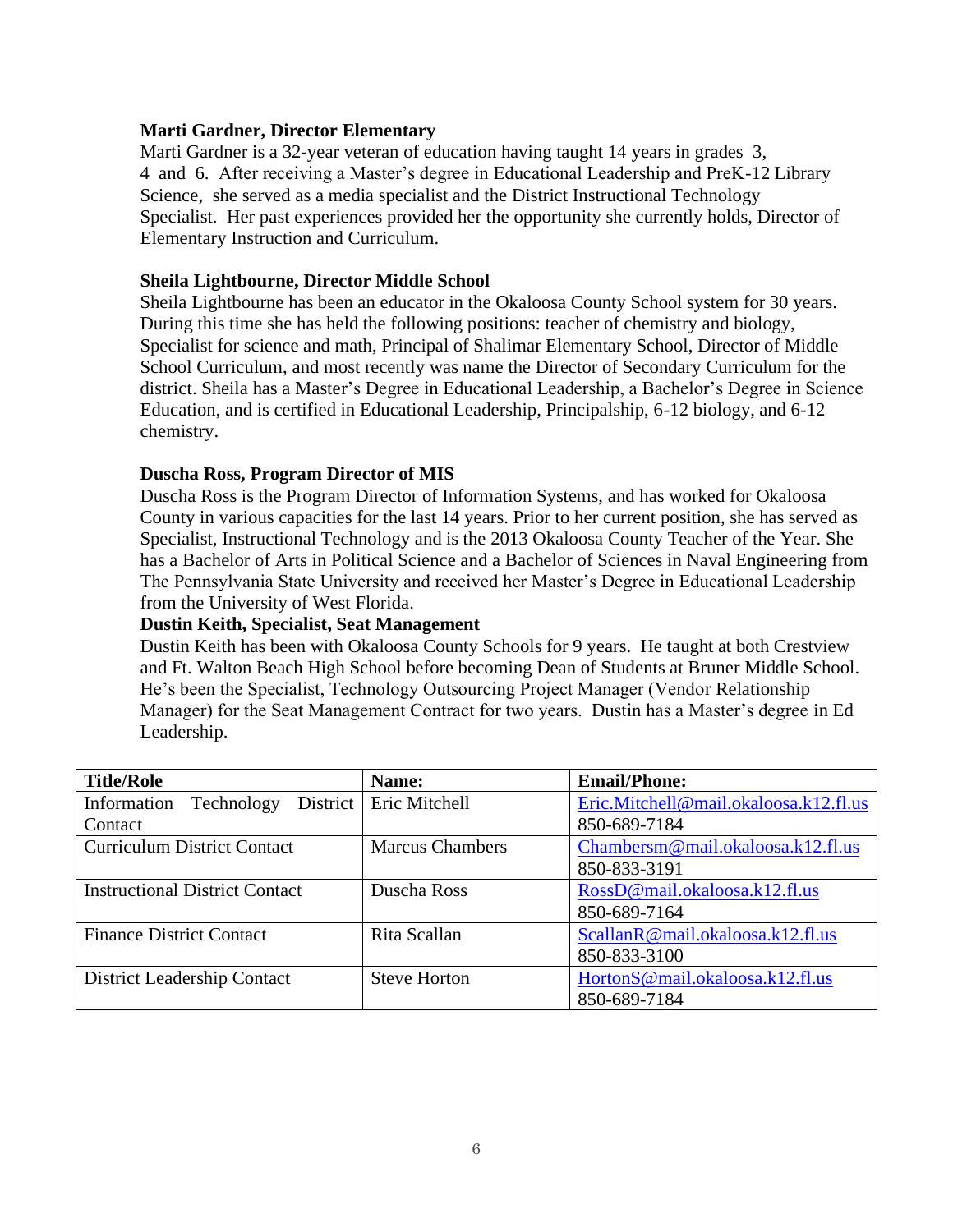#### D. **District DCP Planning Process**

The aggressive timeline for developing the Digital Classroom Plan necessitated that the District turn to its current Technology Plan to identify needs within schools. The Technology Plan Committee consists of educators, district staff, community and corporate partners. The district also regularly surveys parents through Parent Portal and School Climate Surveys. The committee made use of stakeholder surveys and internal analysis to develop both a Needs Assessment as well as long and short-term goals. Excerpts from the Technology Plan are included below. The entire plan can be viewed at [www.okaloosaschools.com](http://www.okaloosaschools.com/) .

#### *EXCERPT FROM OCSD TECHNOLOGY PLAN 2013-2016*

As a district, we ascertain needs/ goals through several means, which include, but are not limited to:

#### **Use of the Florida Innovates Technology Resource Survey**

The **Florida Innovates Technology Resource Survey** sent to the state seeks information from schools regarding how technology is used in schools, including questions about technology planning, infrastructure, and available equipment. The results provide data for our district to reflect upon when considering future technology plans. The following are areas OCSD would like to focus on during these next three years:

- *Improve or increase technologies related to online testing (network, computers, virtualization, etc.)*
- Develop systems to enhance teacher training initiatives.
- Implement systems to support the LIIS initiative.
- Upgrade and improve mission critical systems (network, telecommunications, email, servers, etc.)
- Implement management systems to promote standardization and realize cost savings (mobile devices, printers, projectors, etc.)

#### **Identification of key telecommunications services, technology infrastructure, equipment (hardware), assistive technology, programming, software, technical support, and training needs.**

Telecommunications Services - To be productive, today's employees depend on multiple modes of communication including voice and video calling, email, instant messaging (IM), voicemail, and fax.

- The current telephone systems the Okaloosa County schools use are standalone systems and only employ voice capabilities. With the standalone systems, savings are recognized by reducing the amount of phone services (PRI circuits and Analog Lines) required at each location.
- OCSD is currently researching a Virtualized Unified Communication System which would provide multiple modes of communication including voice and video calling, email, instant messaging (IM), voicemail, and fax. Savings would be achieved by reducing the amount of phone services used by allowing all locations to use the same Unified Communication system and share phone services. Additional savings could be achieved by changing the telephone services to the new "SIP Trunks" technology, which are half the cost of the "PRI Circuits" technology the district currently utilizes.

#### Equipment (hardware) Servers

• OCSD currently utilizes approximately 100 file servers to support the students and staff. These servers support a variety of mission critical functions such as the email system, learning management, and web services. Over the next few years the option of server virtualization will continue to be explored and possibly implemented if funding allows. Upgrading the district's email system is also being researched. Additional servers may be needed to support LIIS or other district-wide initiatives. Having a redundant server room at an alternate location for mission critical systems should be explored.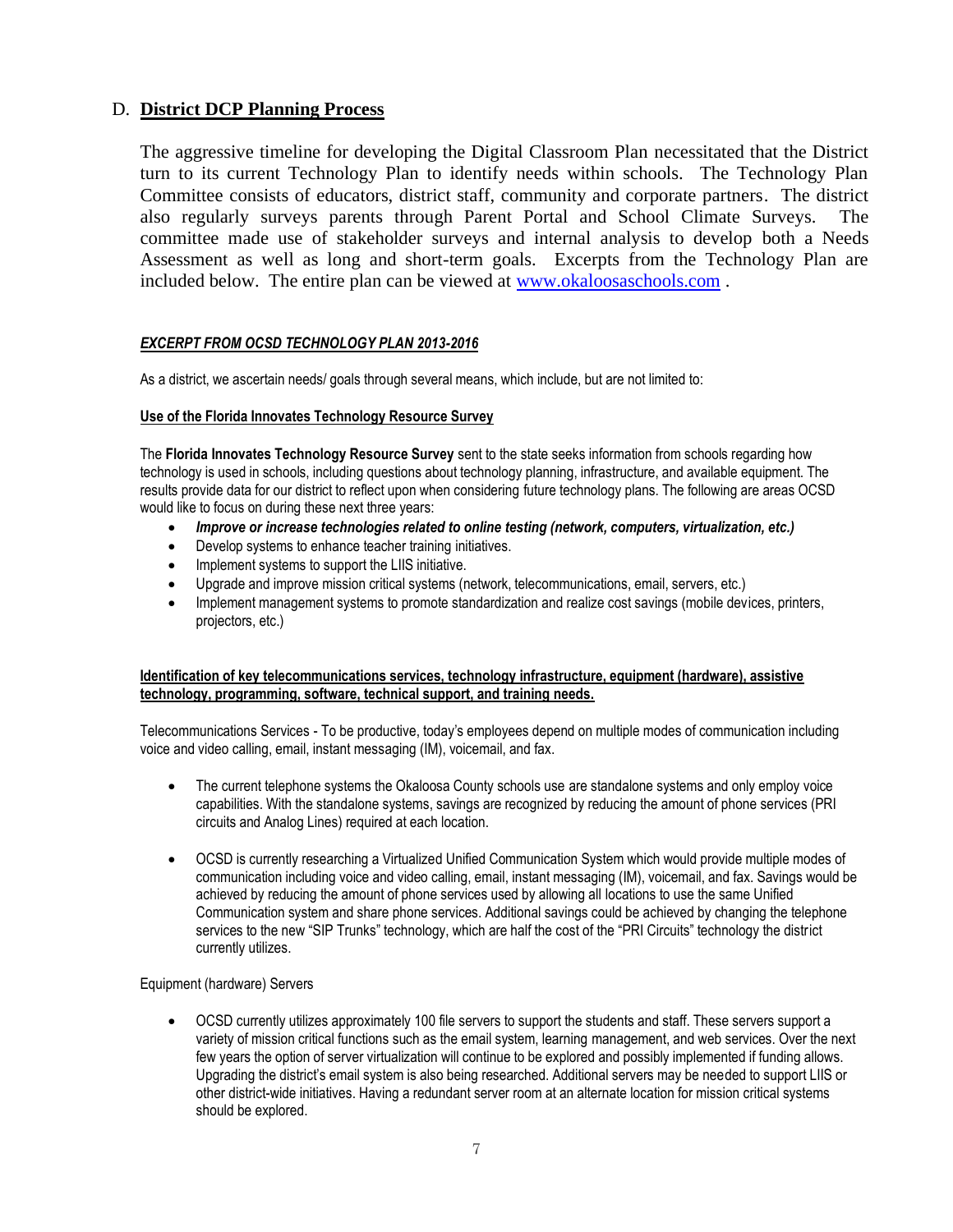- *Desktops and laptops – Additional desktops and/or laptops will be needed to support the growing needs of online testing. OCSD will be following the Florida DOE guidelines for student to computer ratios, budget permitting. PC virtualization options will continue to be explored. Sufficient power will be needed as well.*
- As peripheral use grows in classrooms, OCSD recognizes that these devices need to be managed. Projector management will be crucial in reducing maintenance costs.
- A proactive printer management program will also reduce maintenance costs. Standardizing parts and ink cartridges will show a savings through economies of scale.
- *Mobile devices – In the last couple of years the Okaloosa County School District (OCSD) has been testing various mobile devices at different schools. Teachers have taken the initiative to learn how to use these devices and engage students in the classroom. Centrally configuring and managing these devices will save time and bring a standard, secured, OCSD-approved configuration to mobile devices. We wish to:*
	- *Expand our current mobile device pilot program deployments to include more center locations and student grade levels; enabling greater access and more focused individual learning.*
	- *Continue the exploration of new mobile device technologies as they become available and their implementation with regards to education, testing and evaluations.*

#### **District Technology Goals:**

Short Term Goals (2013)

- 1. Infrastructure to support online testing
	- a. Increased bandwidth (wireless and wired)
	- b. Replacement of obsolete network gear
- *2. Computing devices to support online testing*
- 3. Server and PC virtualization
- 4. Video Distribution System
- 5. Teacher training in support of the K12 Technology Checklist initiative
- 6. Telecom System upgrade
- 7. Mobile Device Management System upgrade for BYOD Models and Digital Textbook Distribution
- *8. Continue the current usage of evolving MDM technologies and evaluation of additional MDM products and capabilities as they become available*
- 9. Explore local WebDAV development and implementation for mini cloud services
- 10. Explore centralized WebDAV development and implementation for district cloud services

Long Term Goals (2014 and beyond)

- 11. Upgraded email system
- 12. Individual Student Accounts
- 13. Printer Management System
- 14. Projector Management System
- 15. LIIS
	- a. Standards and Curriculum
	- b. Instructional Practices
	- c. Assessment and Growth
	- d. Facilitator Profile
	- e. Learner Profile
	- f. Analysis and Reporting
	- g. Documentation and Support
	- h. Data Integration
	- i. IT Platform and Security
	- j. Prepare for additional hardware needs in response to 'bring your own device' (BYOD)
	- k. Support training to educators to enhance instruction.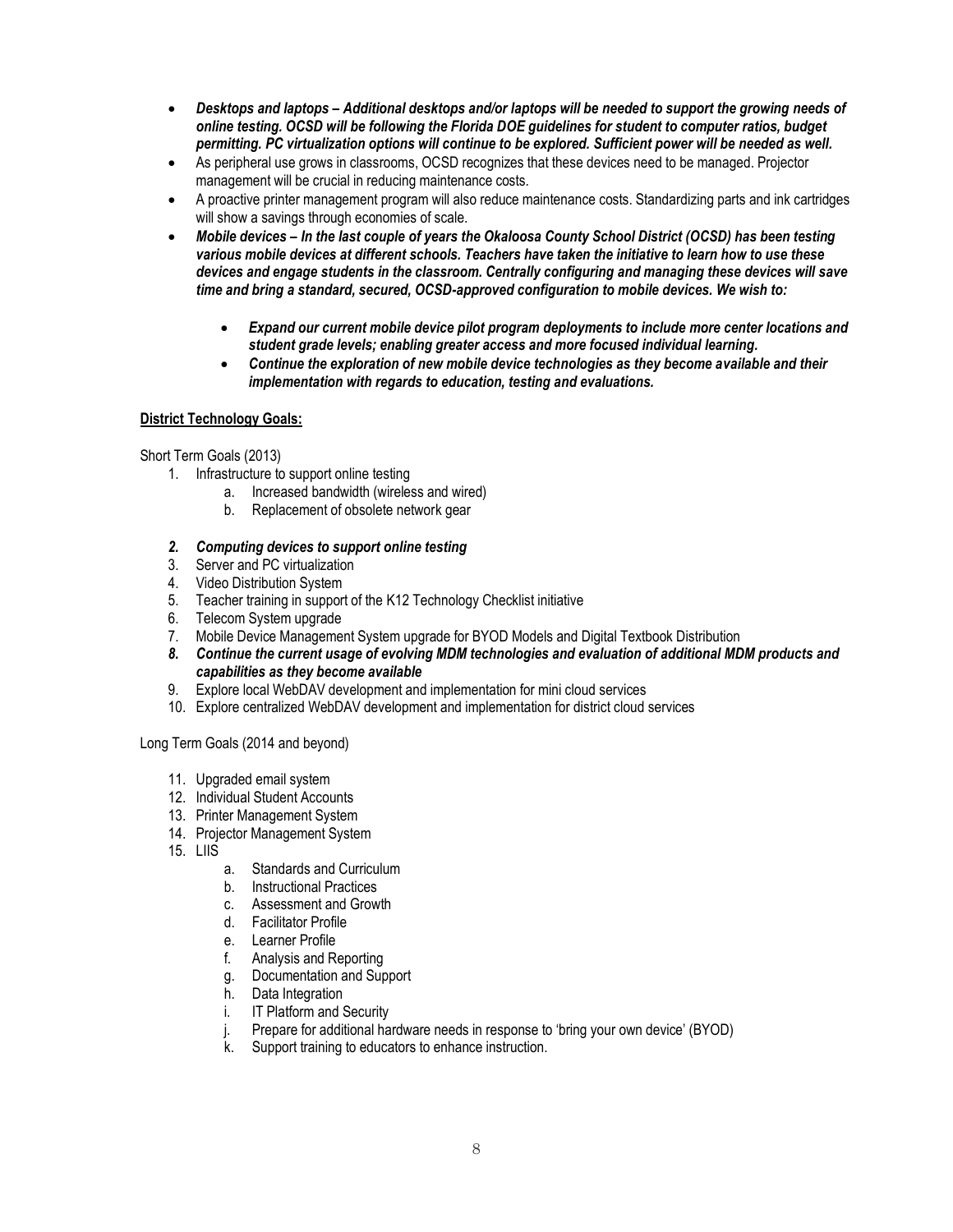## E. **Multi-Tiered System of Supports (MTSS)**

MTSS is an evidenced-based model of schooling that uses data-based problem-solving to integrate academic and behavioral instruction and intervention. Student Services has conducted thorough training in MTSS with school personnel and monitors and supports school-based teams throughout the year. Each school has an MTSS team that meets regularly. Support for struggling students in OCSD begins and ends with data analysis (both academic and behavioral). Schools review state assessment results for individual students as well as targeted subgroups that historically underperform. The Offices of Student Services and Curriculum and Instruction regularly support these efforts. More importantly, teachers use frequent, formative assessments to monitor student mastery of Florida Standards. The District-developed Portal to Access Webbased Services (PAWS) contains Dashboard which provides real-time data on student performance to teachers and school-level administrators.

Students who have difficulty mastering appropriate grade-level standards may be provided targeted, supplemental interventions and supports in addition to the core academic and behavioral curriculum instruction. More information on the MTSS process can be found in the Student Services Manual at [www.okaloosaschools.com](http://www.okaloosaschools.com/) under the *Documents/Policies* link.

Technology plays a major role in supporting a tiered approach to educating all students in that technological resources are used 1) strategically in classrooms (both teacher and studentdirected) to move students toward mastery of Florida Standards; 2) as an administrative tool to develop and monitor plans that allow for timely and accurate review of data; and 3) as a communication tool for parents.

Digital Progress Monitoring Plans are in place for struggling students.

- The plans identify areas of need for the student as well as specific strategies developed by teachers to use in the classroom.
- Teachers have access to these plans at all times through the Districts data management tool, Dashboard.
- Administrators have the ability to review plans regularly to determine the impact of support strategies.
- School-level teams monitor and adjust strategies based on student outcomes.

The Digital Classrooms Plan follows the MTSS process by strategically providing layered technological resources to students who are not mastering the Florida Standards where appropriate. Examples include:

- Technology is embedded in secondary Intensive Reading and Intensive Math classrooms. Teachers in these classrooms receive ongoing professional development in the use of software designed to assist these students in achieving the Florida Standards.
- Lower student/teacher ratios for intensive reading and math students allow teachers to better attend to individual and small group needs. While more costly from the standpoint of teacher salary, smaller classes require fewer devices.
- Tablets, used primarily in elementary schools to date, can individualize practice and learning for students. Under the Professional Development for Digital Learning Grant offered through FDOE this year, Okaloosa teachers will be identifying and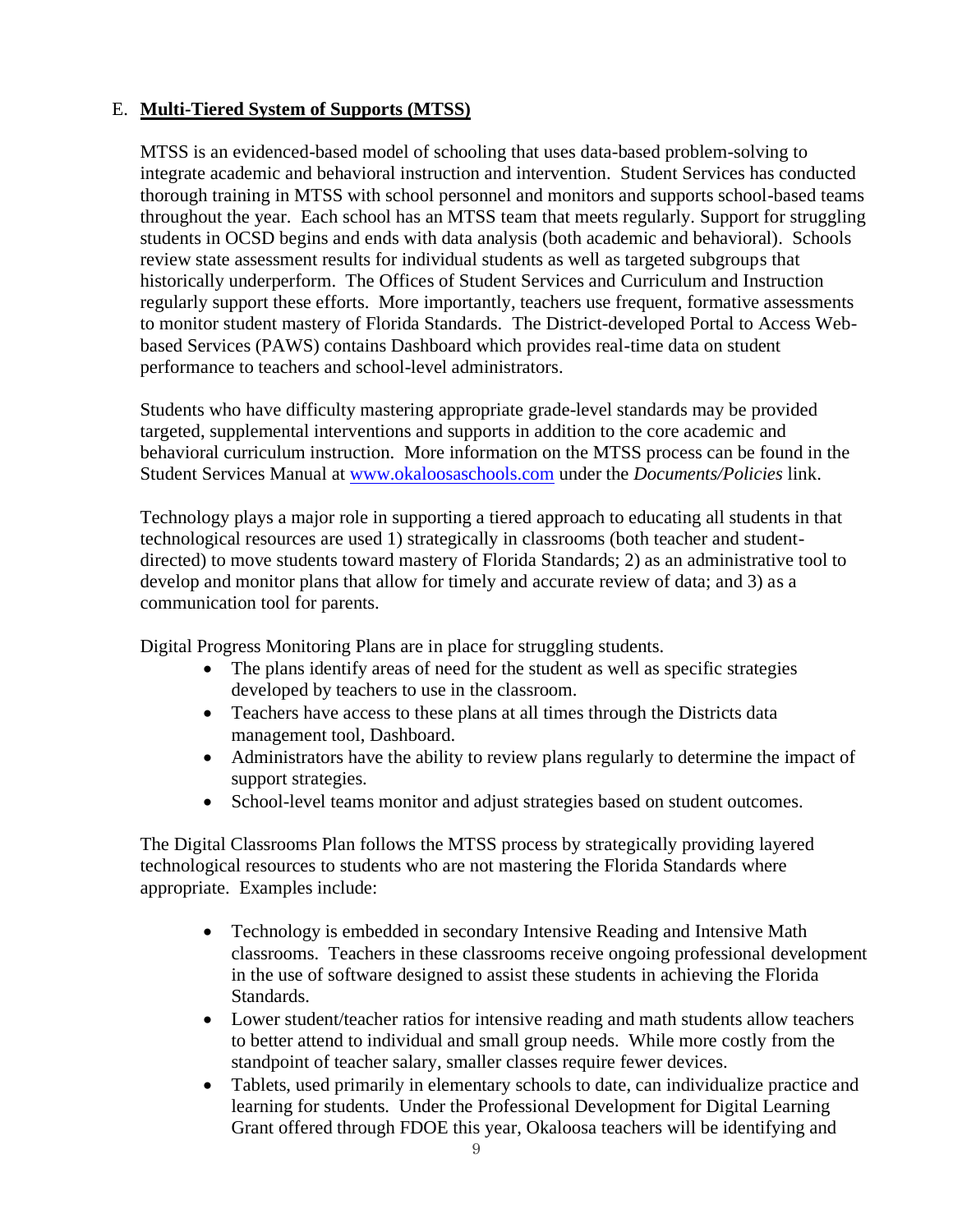vetting web-based learning resources, including Apps. These resources will be catalogued and shared across the District and with other districts in the state as part of a collaborative process.

- Administrators closely monitor the success of struggling students through reports that can be generated at the classroom and student level. Parents can closely monitor the performance of their student through Parent Portal.
- In 2014-2015, a direct link between the teacher's gradebook and the Progress Monitoring Plan is being further developed. Grades entered by the teacher on designated assessments will provide real-time information in the form of graphs and reports. Teachers and school-based PMP committees will be able to review individual student results over time as well as student results compared to class results, which will further refine the process of monitoring and adjusting strategies.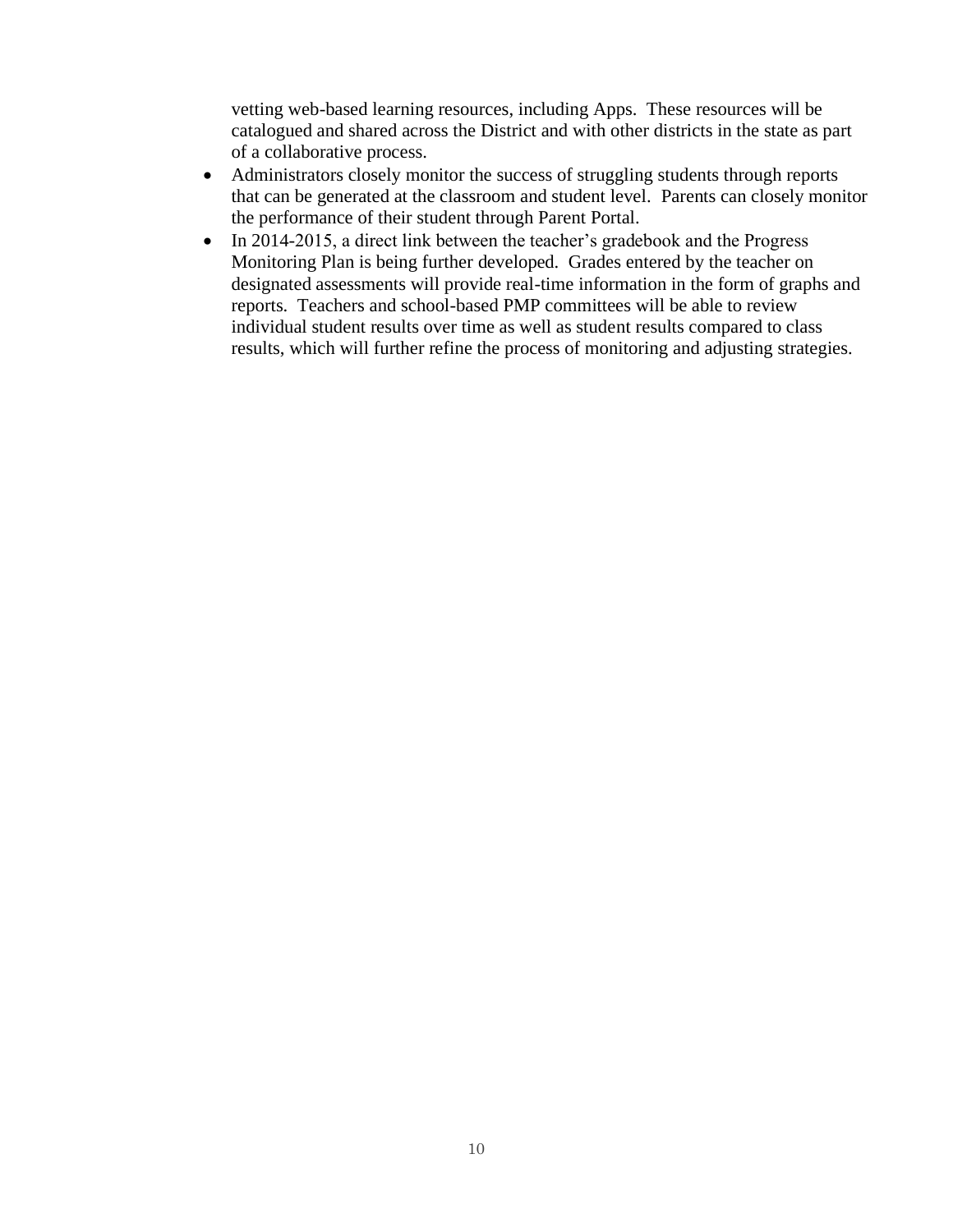# **Part II. Digital Classrooms Plan - Strategy**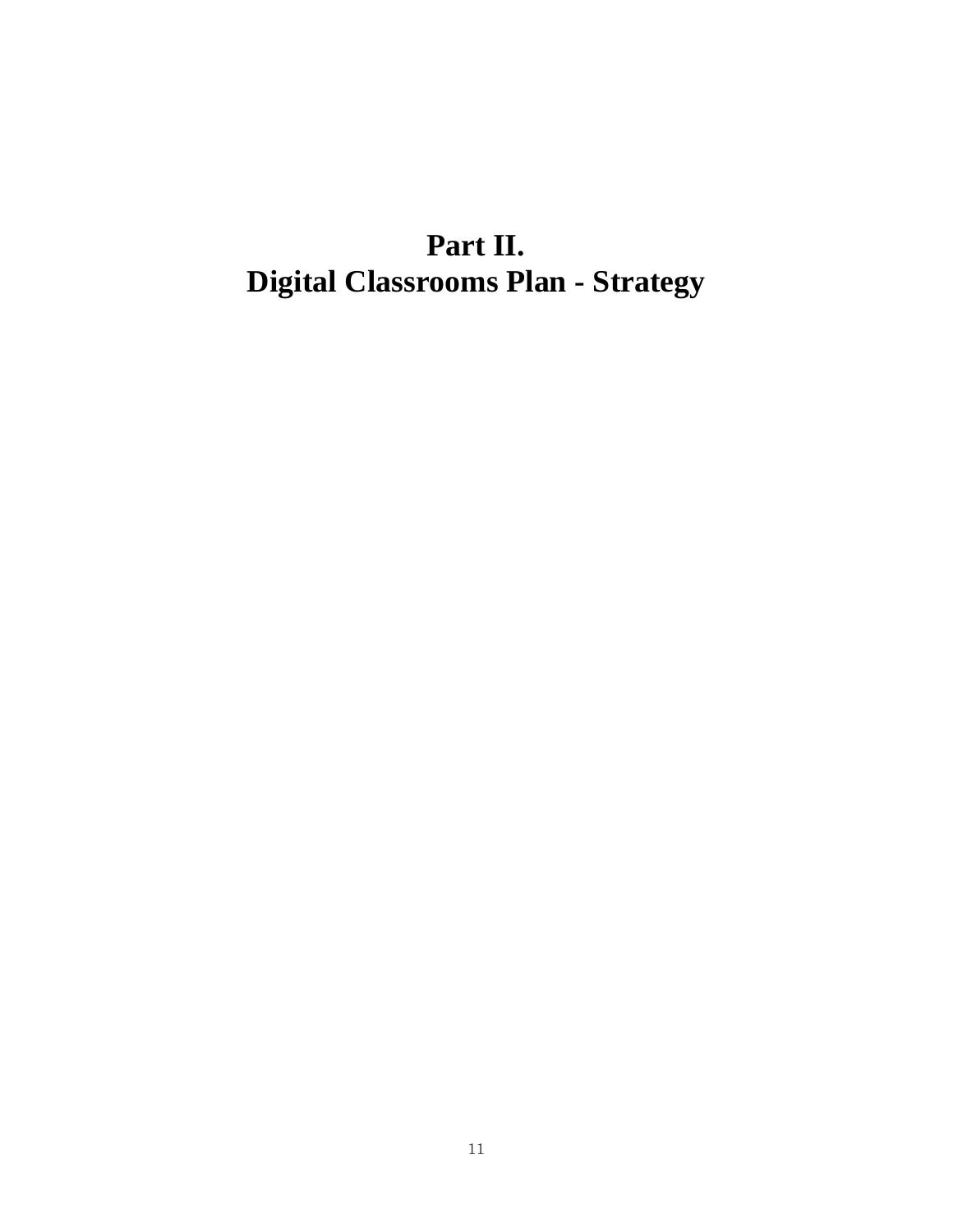## **Part II. DIGITAL CLASSROOMS PLAN –STRATEGY**

## **A. Student Performance Outcomes – Need Analysis**

It is a consistent goal of the Okaloosa County School District to help lead the way in improving the teaching and learning in our schools through the effective use of technology. The educational opportunities present through its proper implementation promise to help assist students of all abilities and across racial, ethnic, and demographic profiles. With this in mind, our district has identified the following needs, based upon student performance outcomes and other key measurable data elements for digital learning. While Okaloosa is an overall high performing district, the district continues to have difficulty closing the achievement gap among the following subgroups – Black/African American, English Language Learners, Students with Disabilities, and Economically Disadvantaged as identified in the most recent Annual Measureable Objective (AMO) report for the 2013-2014 school year. The report and other school grades information can be found at<http://schoolgrades.fldoe.org/>.

|     | <b>Student Performance Outcomes (Required)</b> |       | <b>Target</b> | Date for            |
|-----|------------------------------------------------|-------|---------------|---------------------|
|     |                                                |       |               | <b>Target to be</b> |
|     |                                                |       |               | <b>Achieved</b>     |
|     |                                                |       |               | (vear)              |
| 1.  | <b>ELA Student Achievement</b>                 | 68%   | 85% (AMO)     | June, 2017          |
| 2.  | Math Student Achievement                       | 68%   | 84% (AMO)     | June, 2017          |
| 3.  | Science Student Achievement                    | 68%   | 74%           | June, 2017          |
| 4.  | <b>ELA Learning Gains</b>                      | 70%   | 76%           | June, 2017          |
| 5.  | Math Learning Gains                            | 72%   | 78%           | June, 2017          |
| 6.  | ELA Learning Gains of the Low 25%              | 70%   | 76%           | June, 2017          |
| 7.  | Math Learning Gains of the Low 25%             | 68%   | 74%           | June, 2017          |
| 8.  | Overall, 4-year Graduation Rate                | 82.7% | 86%           | June, 2017          |
| 9.  | <b>Acceleration Success Rate</b>               | 83%   | 88%           | June, 2017          |
| 10. | Closing the Gap*                               |       |               |                     |

#### 1. **School Grades Model Student Performance Outcomes**

\*The gap in subgroup performance compared to overall performance will decrease each year with an overall goal of reducing the gap by 50% by June, 2017 in accordance with Annual Measureable Objective (AMO) requirements.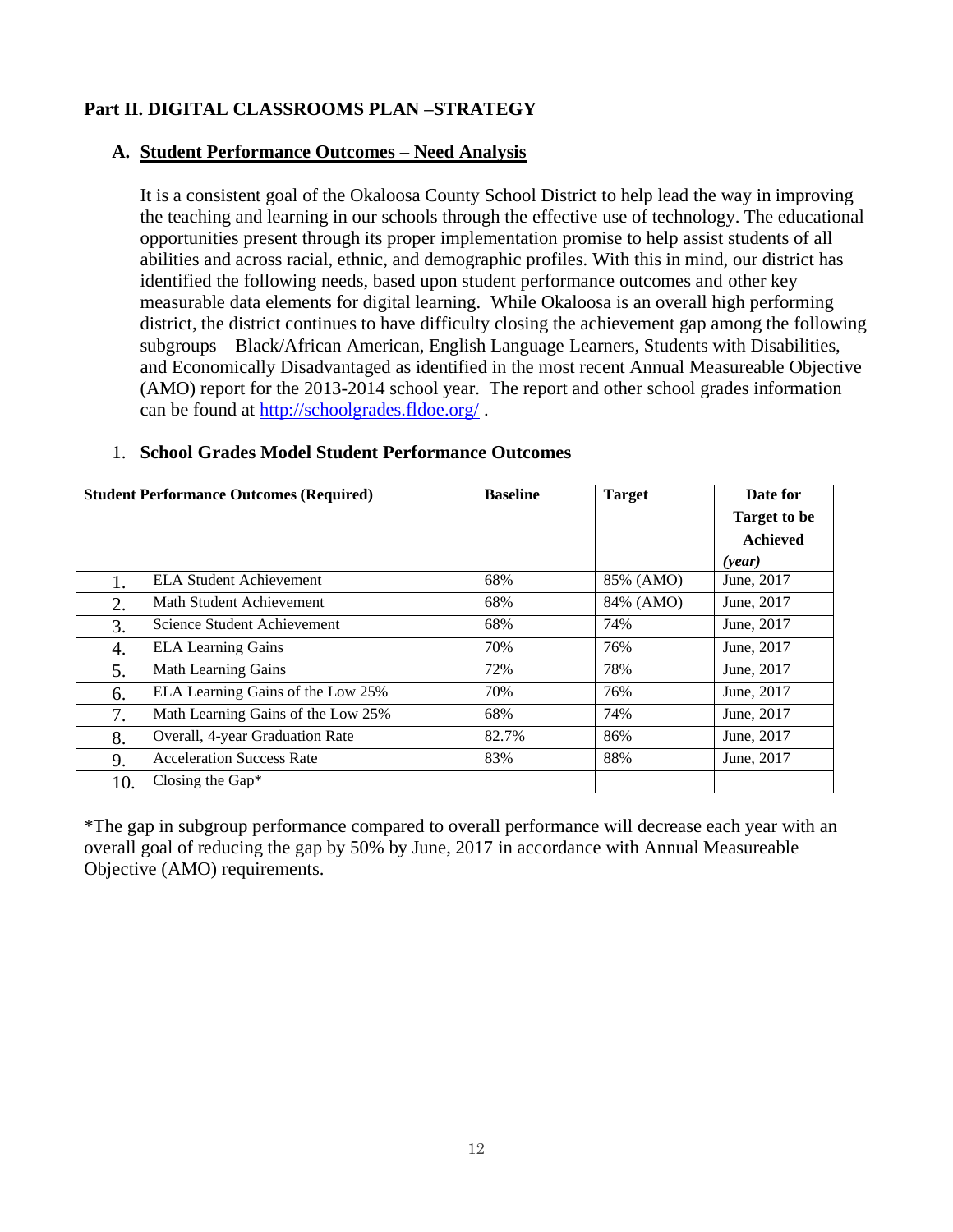## B. **Technology Infrastructure**

Our infrastructure targets have been determined using the 2013-2014 Technology Readiness Inventory as a baseline, and projecting targets according to student projections and asset/support acquisition constructs under development.

|    | <b>Infrastructure Needs Analysis (Required)</b>                                        | <b>Baseline</b><br>2013 | <b>Target</b> | Date for<br><b>Target to be</b><br><b>Achieved</b><br>( <i>year</i> ) |
|----|----------------------------------------------------------------------------------------|-------------------------|---------------|-----------------------------------------------------------------------|
| 1. | <b>Student to Computer Device Ratio</b>                                                | 4.37:1                  | $3:1*$        | 2017                                                                  |
| 2. | Count of student instructional desktop<br>computers meeting specifications             | 5676                    | 4676          | 2017                                                                  |
| 3. | Count of student instructional mobile<br>computers (laptops) meeting<br>specifications | 1113                    | $2113**$      | 2017                                                                  |
| 4. | Count of student web-thin client<br>computers meeting specifications                   | $\theta$                | $\theta$      | $\theta$                                                              |
| 5. | Count of student large screen tablets<br>meeting specifications                        | 1211                    | 3500          | 2016                                                                  |
| 6. | Percent of schools meeting recommended<br>bandwidth standard                           | 60%                     | 80%           | 2017                                                                  |
| 7. | Percent of wireless classrooms (802.11n)<br>or higher)                                 | 60%                     | 100%          | 2017                                                                  |

\*Includes tablets that are also capable of being used for both instruction and assessment

\*\* Includes chromebooks that are capable of being used for both instruction and assessment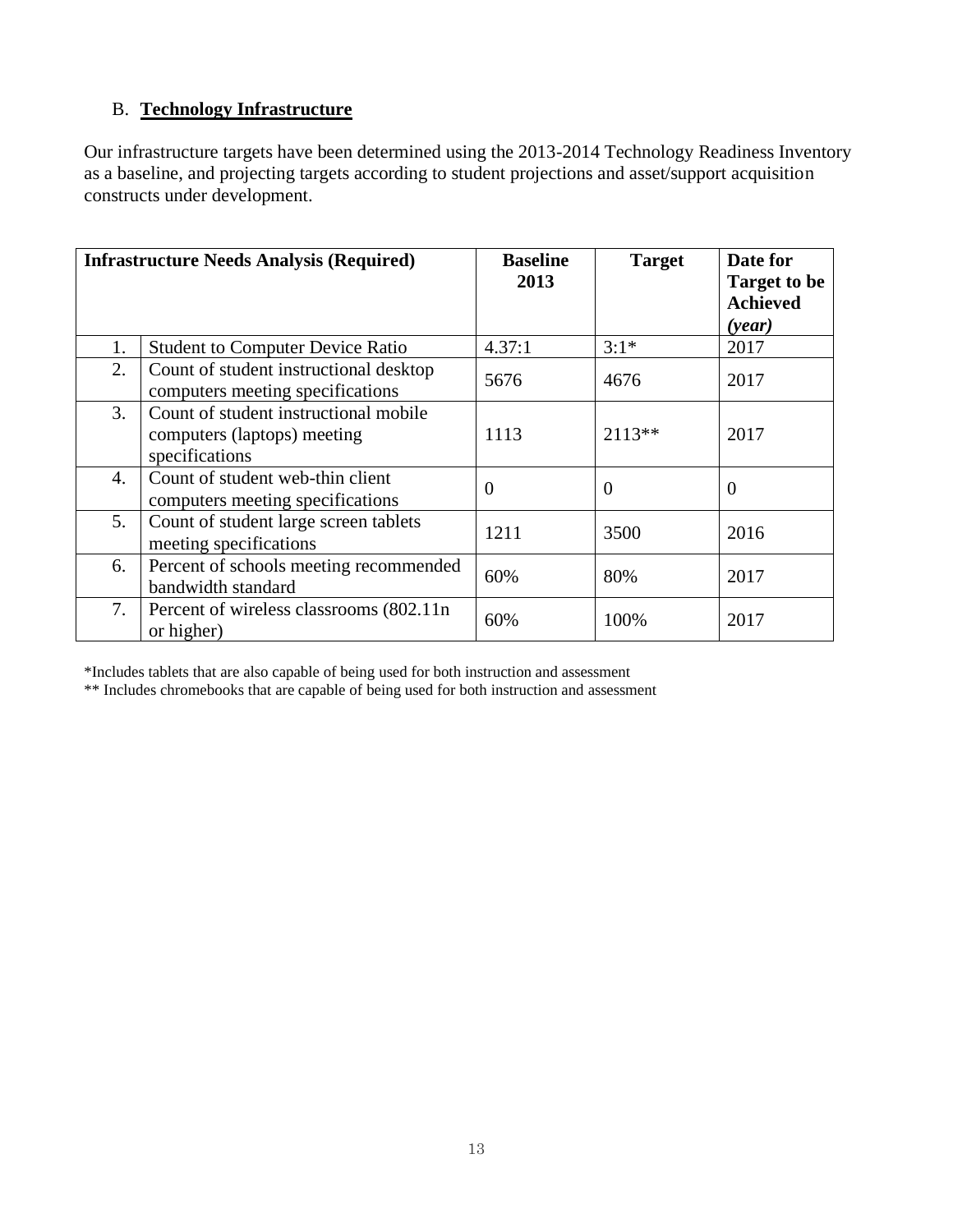## **C. Professional Development**

Technology must consist of the tools that help teachers meet the educational needs of all children. In order to fulfill that commitment, our teachers have continuous opportunities through district and sitebased training available to assist them with the integration of technology into classroom teaching.

Our evaluation of these opportunities occurs through voluntary observations regarding current technological integration by and from teachers in our classrooms. Target goals for the future take into account the need to increase not only integration but opportunities to demonstrate effective pedagogical/methodological framework implementation in lesson planning and student practices. Benchmark development is in progress.

#### *EXCERPT FROM OCSD TECHNOLOGY PLAN 2013-2016*

The Okaloosa County School District Technology Professional Development Plan is designed to provide multiple opportunities for all staff to learn to integrate technology into education and their professional life. In order for these activities to be fully implemented, the educators of OCSD need to have a firm understanding of the use of technology as a tool for teaching and productivity. Currently, we offer an evolving menu of technology workshops and trainings, targeted for immediate application by educators as well as administrators. At regular intervals, select committees review this plan and its process and make revisions to continually improve professional development in technology for the Okaloosa County School District. Here is an overview of opportunities for professional development.

| <b>Okaloosa County 'Tech Lab" Offerings</b>      |                                                 |
|--------------------------------------------------|-------------------------------------------------|
| Targeted Trainings: Direct Classroom Application | The 4 C's and 21 <sup>st</sup> Century Learning |
| <b>Online Learning Tools</b>                     | MOOCs and other non-Traditional Environments    |
| Opening the World of eBooks                      | Method and Mode Delivery: Skills Development    |
| Engaged Learning through Social Literacy         | BYOD (devices and applications)                 |
| Multiple Literacies for Student learners         |                                                 |
| TIMS/ NET*S, NET*T, NET*A, NET*C                 |                                                 |

#### **Okaloosa County Professional Development through Curricular Connections**

• Development and acquisition of new programs and software that promote the integration of technology into everyday curricular needs

The school district, through Reading Allocation funds, is purchasing an intensive intervention reading program for use in all secondary intensive reading classrooms to supplement reading interventions to students in need. Students utilize the technology to receive instruction and interventions via the streaming program. In addition, all secondary teachers will also have access to the large leveled reading texts available through the software platform to secure supplemental reading material in content area classrooms across each school. Text may not only be downloaded and printed as hard copies for instruction, but also may be projected and viewed by all students during instruction. This program will also be piloted in a few elementary schools during SY 13-14.

• The integration of technology as a meaningful component within all curriculum training

Currently, the district is purchasing cloud storage support to house professional development files that are used by all schools to provide Late Start or Early Release professional development activities. School team members download the monthly district-provided training package from the cloud storage site ensuring that all video links and web links remain preserved in the presentation. Within the districtprovided trainings, technology is an integral part of the professional learning activities. Presentations are usually provided through Microsoft PowerPoint and often include additional technologies such as embedded video clips, live streaming links, web links to resources or materials, and software such as Camtasia™ and Prezi™. Through these district presentations, teachers observe new technologies that support classroom instruction, and may receive site-based or district-based training to learn how to implement such technology.

• District-level coordination of training and support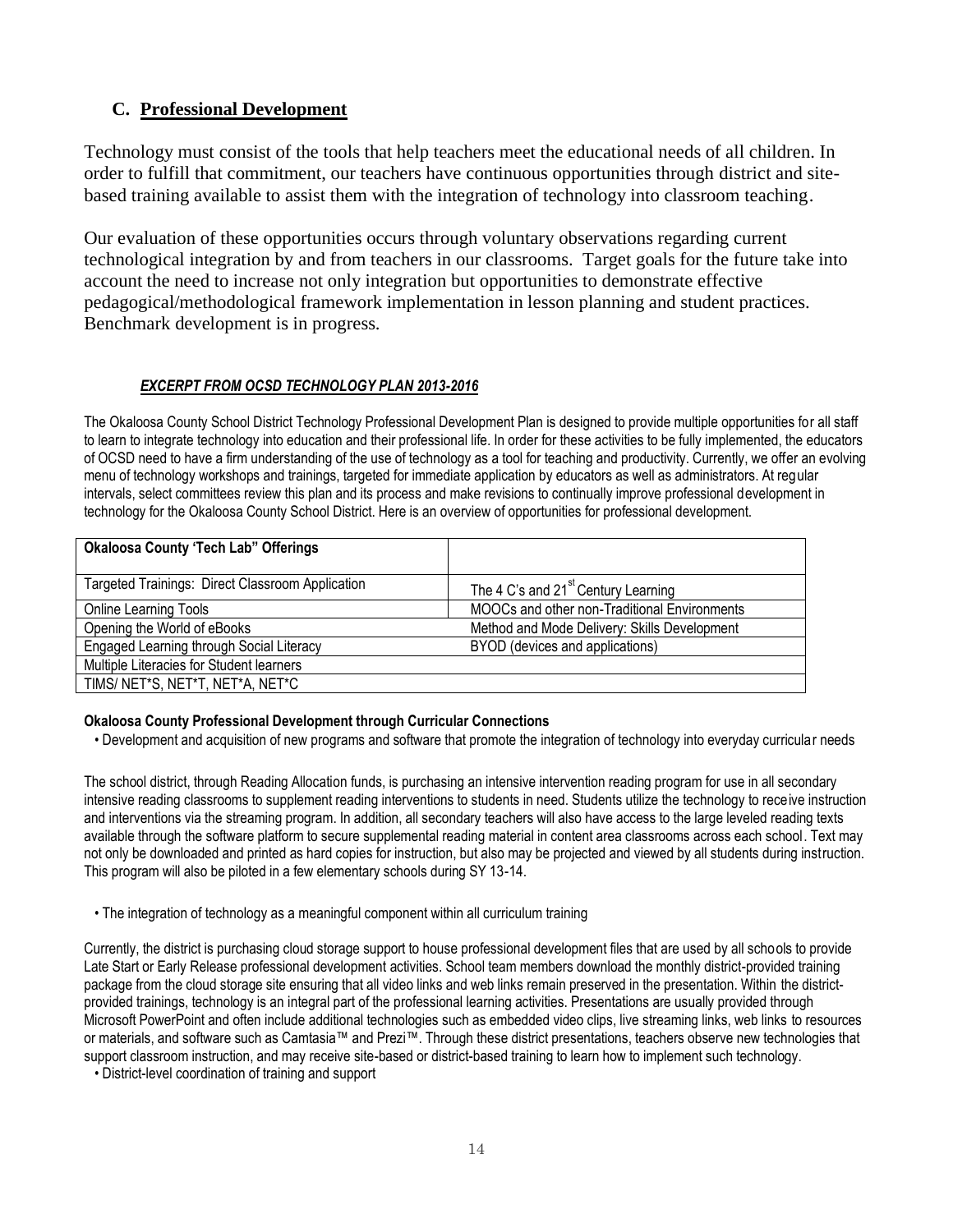The Office of Professional Development coordinates with the Instructional Technology department to offer professional learning activities where teachers receive instruction on new technologies relevant to their current position. The district professional development catalog contains descriptions for monthly offerings that teachers may register for to receive instruction on new software programs, handheld devices, and instructional support technologies.

• Ensuring adequate facilities, instructors, materials, equipment and funding for staff development

The Instructional Technology Department in coordination with the Professional Development Department ensures that adequate training facilities, instructors, materials, equipment and funding for staff development are properly allocated and provided. At current, a district technology lab with desktop computers for up to forty-five teachers provides professional development activities on a weekly basis to teachers district-wide from a full-time instructor. The district professional development catalog, offered through our professional development management system, contains all current course descriptions, course dates, and objectives for the activities. Teachers may register for technology professional learning activities through the district professional development portal, where information about course dates, course objectives, and any prerequisites may be found. Teachers are also notified is any technology will be provided upon successful completion of the activity.

 • Identification and acquisition of technology-based professional development delivery systems that minimize teacher time away from the classroom and delivery of training in the most cost-effective manner

Currently, the most cost-effective manner to provide professional development activities is through the use of a local instructor who is housed at the technology lab in the district's Central Office Complex. Additional methods for providing professional learning opportunities through distance-learning or school-based facilitation is being investigated and evaluated to determine fiscal soundness.

| <b>Professional Development Needs Analysis</b><br>(Required) |                                                                                          | <b>Baseline</b>                                                         | <b>Target</b>                                                            | Date for<br><b>Target to be</b><br><b>Achieved</b><br>(year) |
|--------------------------------------------------------------|------------------------------------------------------------------------------------------|-------------------------------------------------------------------------|--------------------------------------------------------------------------|--------------------------------------------------------------|
| 1.                                                           | Average Teacher technology integration<br>via the Technology Integration Matrix<br>(TIM) | $Entry - 50\%$<br>Adopt. - 40%<br>Adapt.- 10%<br>Infus.-<br>Trans.-     | $Entry-25%$<br>Adopt.-50%<br>Adapt.- 15%<br>Infus. $-10\%$<br>Trans.-    | 2017                                                         |
| 2.                                                           | Average Teacher technology integration<br>via the TIM (Elementary Schools)               | Entry $-50\%$<br>Adopt. - 40%<br>Adapt.- 10%<br>Infus.-<br>Trans.-      | Entry-25%<br>Adopt.-50%<br>Adapt.- 15%<br>Infus. $-10\%$<br>Trans.-      | 2017                                                         |
| 3.                                                           | Average Teacher technology integration<br>via the TIM (Middle Schools)                   | Entry $-40\%$<br>Adopt. - 45%<br>Adapt.- 15%<br>Infus.-<br>Trans.-      | $Entry-25%$<br>Adopt.-50%<br>Adapt.- 15%<br>Infus. $-10\%$<br>Trans.-    | 2017                                                         |
| 4.                                                           | Average Teacher technology integration<br>via the TIM (High Schools)                     | Entry $-30\%$<br>Adopt.-30%<br>Adapt.- 20%<br>Infus. $-20\%$<br>Trans.- | $Entry-25%$<br>Adopt.-20%<br>Adapt.- 30%<br>Infus.- 20%<br>Trans. $-5\%$ | 2017                                                         |
| 5.                                                           | Average Teacher technology integration<br>via the TIM (Combination Schools)              | Entry $-40\%$<br>Adopt.-45%<br>Adapt.- 15%<br>Infus.-<br>Trans.-        | $Entry-25%$<br>Adopt.-50%<br>Adapt.- 15%<br>Infus.- 10%<br>Trans.-       | 2017                                                         |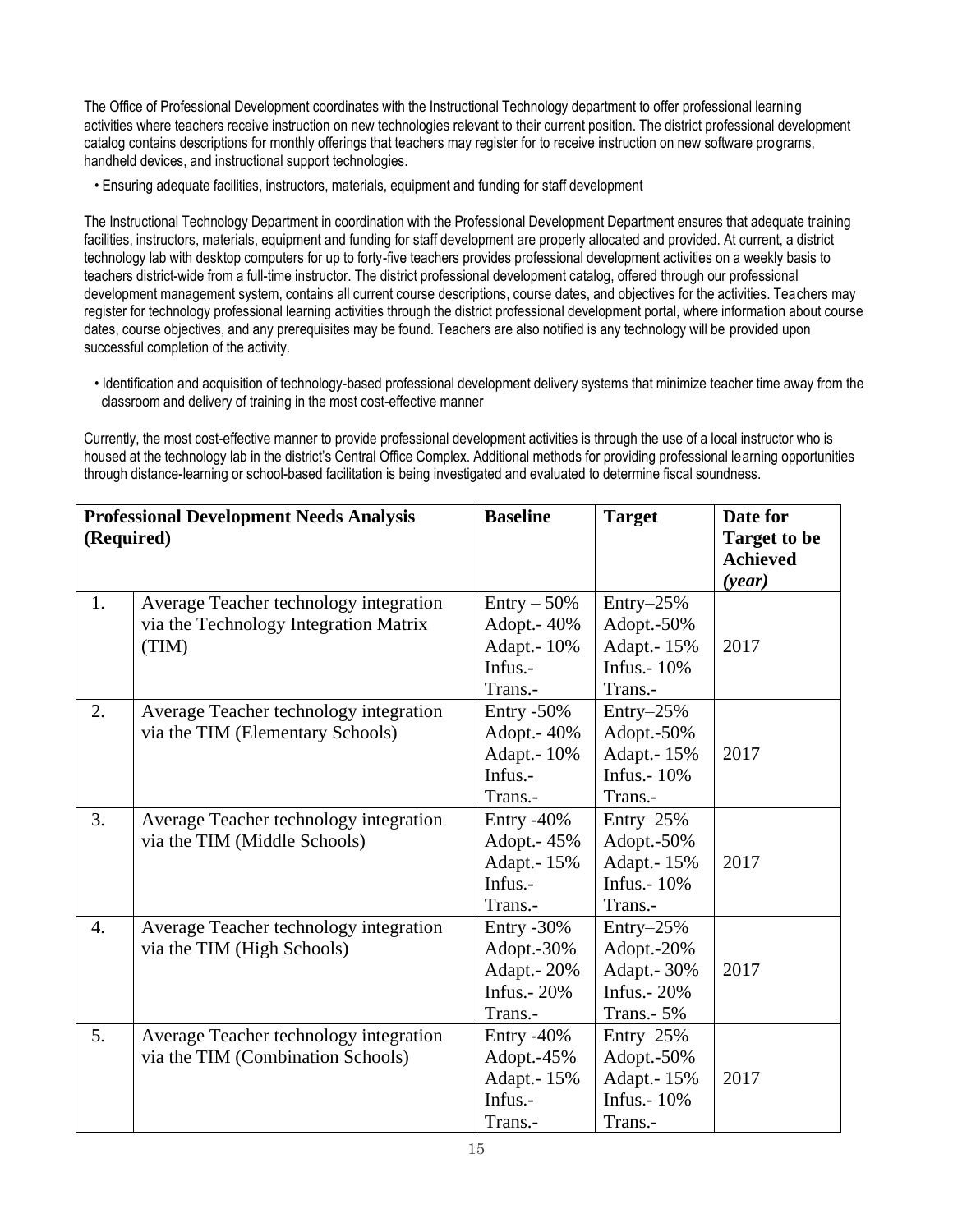| <b>Professional Development Needs Analysis</b><br>(District Provided) |                                                                | <b>Baseline</b> | <b>Target</b>                                                         | Date for<br><b>Target to be</b><br><b>Achieved</b><br>( <i>year</i> ) |
|-----------------------------------------------------------------------|----------------------------------------------------------------|-----------------|-----------------------------------------------------------------------|-----------------------------------------------------------------------|
| 6.                                                                    | Leadership "look-fors" (quality digital<br>learning processes) | N/A             | Proficient                                                            | 2016                                                                  |
| 7.                                                                    | Educator capacity to use available<br>technology               | N/A             | Proficient                                                            | 2016                                                                  |
| 8.                                                                    | Instructional lesson planning using digital<br>resources       | N/A             | Proficient                                                            | 2016                                                                  |
| 9.                                                                    | Student digital learning practices                             | N/A             | $Entry-25%$<br>Adopt.-50%<br>Adapt.- 15%<br>Infus. $-10\%$<br>Trans.- | 2016                                                                  |

**More information about the Technology Integration Matrix including video clips showing levels of technology integration for core content area can be found at** <http://fcit.usf.edu/matrix/index.php>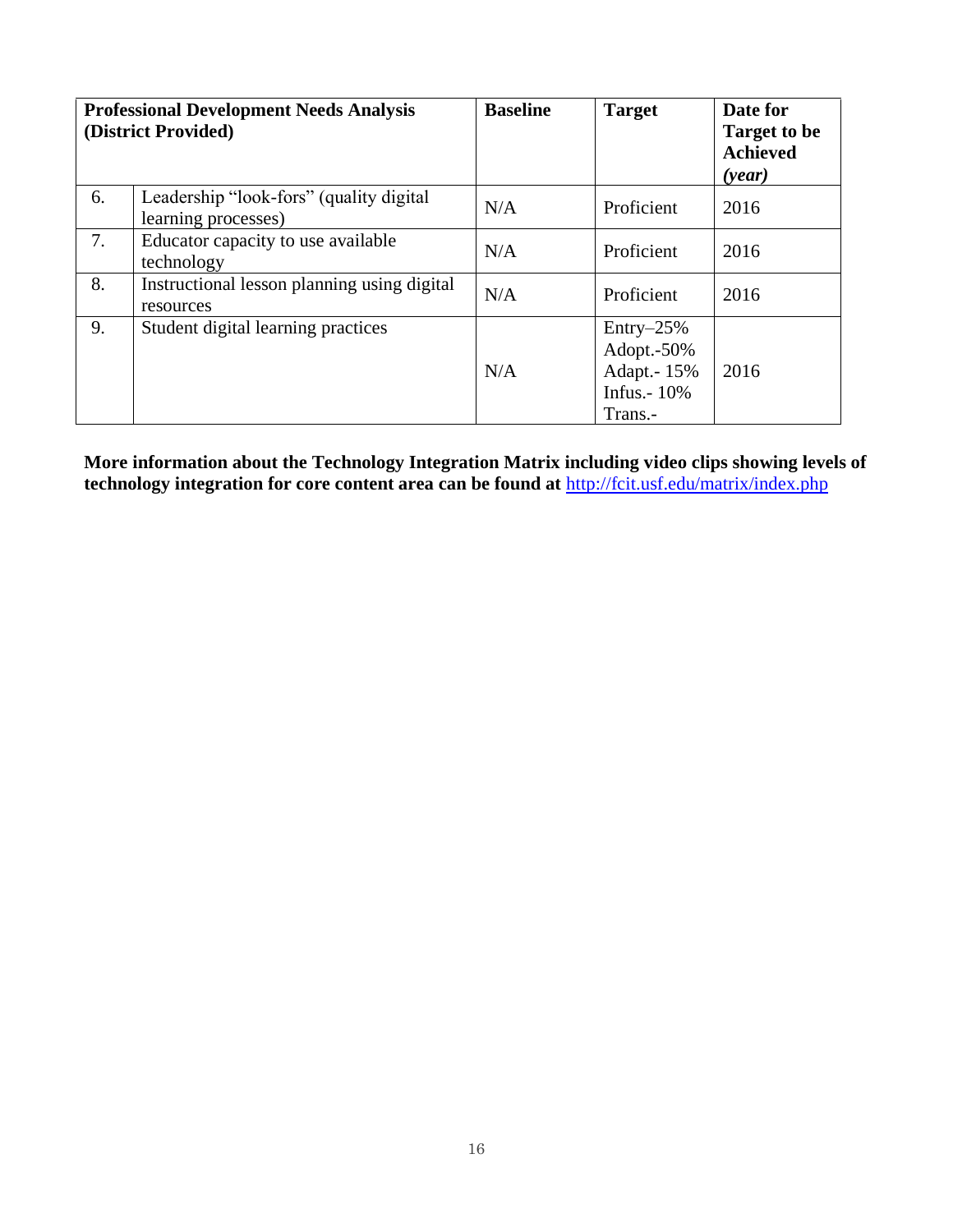## **D. Digital Tools**

As part of a response to the FDOE's expectations under the establishment of a Local Improvement System, Okaloosa County's PAWS (Portal to Access Web-based Services) system delivers data that assists district instructional personnel and staff in the management, assessment and monitoring of student learning and performance. Our vision for the future is to extend the functionality to ensure additional access to teachers, administrators and stakeholders with regard to professional development and various communication/informational outlets.

|                  | <b>Digital Tools Needs Analysis (Required)</b>                                                                                                                                                                                                                           | <b>Baseline</b>          | <b>Target</b>                                                 | Date for<br><b>Target to be</b> |
|------------------|--------------------------------------------------------------------------------------------------------------------------------------------------------------------------------------------------------------------------------------------------------------------------|--------------------------|---------------------------------------------------------------|---------------------------------|
|                  |                                                                                                                                                                                                                                                                          |                          |                                                               | <b>Achieved</b><br>(year)       |
| 1.               | Implementation status of a system that<br>enables teachers and administrators to<br>access information about benchmarks and<br>uses it to create aligned curriculum guides.                                                                                              | Partially<br>implemented | Will<br>continue to<br>support and<br>employ in<br>classrooms | 2016                            |
| 2.               | Implementation status of a system that<br>provides teachers and administrators the<br>ability to create instructional materials<br>and/or resources and lesson plans.                                                                                                    | Partially<br>implemented | Will work<br>to<br>implement<br>and employ                    | 2016                            |
| 3.               | Implementation status of a system that<br>supports the assessment lifecycle from<br>item creation, to assessment authoring and<br>administration, and scoring.                                                                                                           | Partially<br>implemented | Will work<br>$\mathsf{to}$<br>implement<br>and employ         | 2016                            |
| $\overline{4}$ . | Implementation status of a system that<br>includes district staff information<br>combined with the ability to create and<br>manage professional development<br>offerings and plans.                                                                                      | Partially<br>implemented | Will work<br>$\mathsf{to}$<br>implement<br>and employ         | 2016                            |
| 5.               | Implementation status of a system that<br>includes comprehensive student<br>information that is used to inform<br>instructional decisions in the classroom,<br>for analysis and for communicating to<br>students and parents about classroom<br>activities and progress. | Fully<br>implemented     | Will<br>continue to<br>support and<br>employ in<br>classrooms | 2016                            |
| 6.               | Implementation status of a system that<br>houses documents, videos, and<br>information for teachers, students, parents,<br>district administrators and technical<br>support to access when they have<br>questions about how to use or support the<br>system.             | Partially<br>implemented | Will work<br>to<br>implement<br>and employ                    | 2016                            |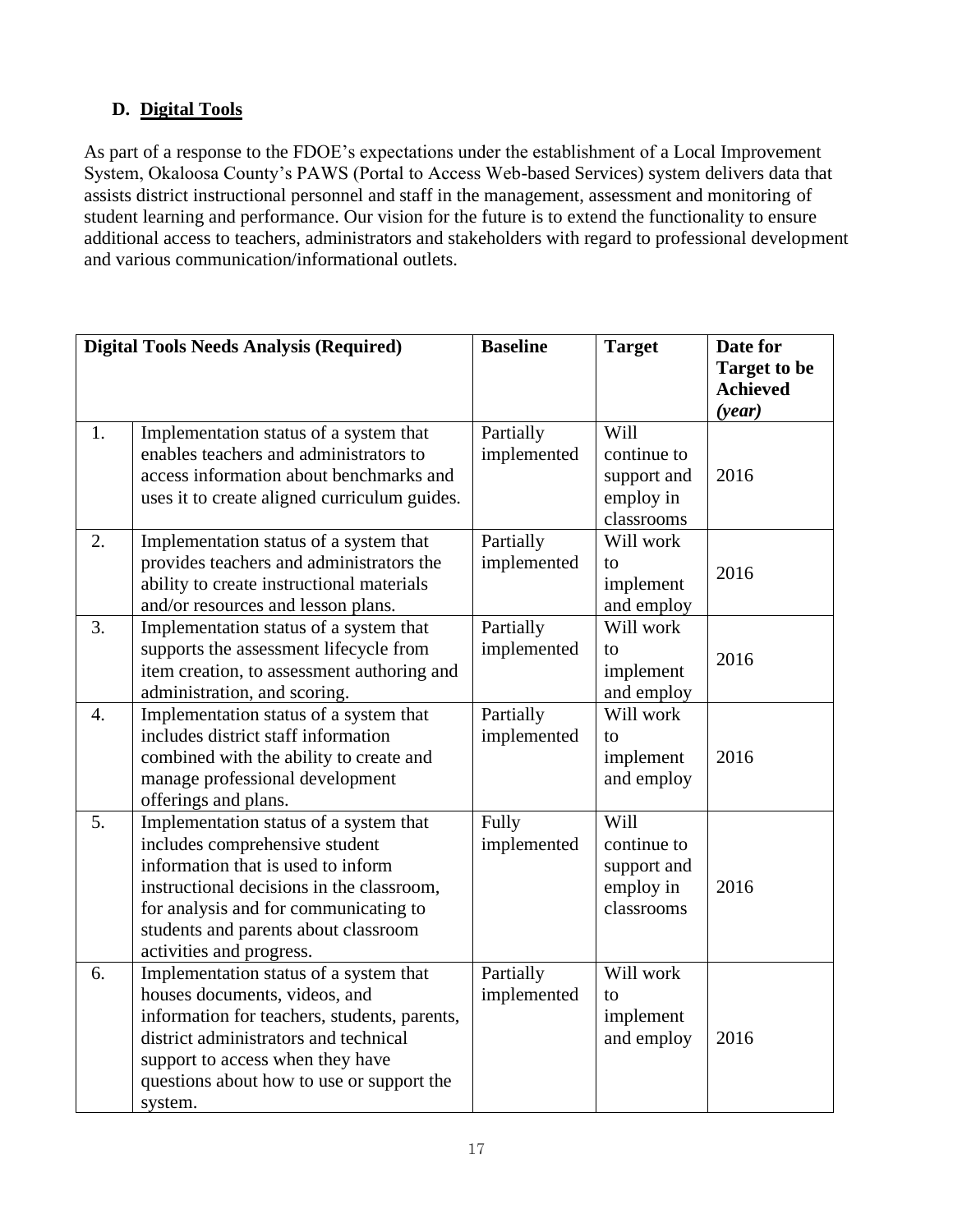| 7. | Implementation status of a system that<br>includes or seamlessly shares information<br>about students, district staff, benchmarks,                                                           | Fully<br>implemented | Will<br>continue to<br>support and |      |
|----|----------------------------------------------------------------------------------------------------------------------------------------------------------------------------------------------|----------------------|------------------------------------|------|
|    | courses, assessments and instructional<br>resources to enable teachers, students,<br>parents, and district administrators to use<br>data to inform instruction and operational<br>practices. |                      | employ in<br>classrooms            | 2016 |
| 8. | Implementation status of a system that<br>provides secure, role-based access to its<br>features and data for teachers, students,                                                             | Fully<br>implemented | Will<br>continue to<br>support and | 2016 |
|    | parents, district administrators and<br>technical support.                                                                                                                                   |                      | employ in<br>classrooms            |      |

#### **E. Online Assessment Readiness**

Online assessment (or computer-based testing) will be measured by the computer-based testing certification tool and the number of devices available and used for each assessment window.

| <b>Online Assessments Needs Analysis (Required)</b> |                                                                                                                     | <b>Baseline</b> | <b>Target</b> | Date for<br><b>Target to be</b><br><b>Achieved</b><br>( <i>year</i> ) |
|-----------------------------------------------------|---------------------------------------------------------------------------------------------------------------------|-----------------|---------------|-----------------------------------------------------------------------|
| 1.                                                  | <b>Computer-Based Assessment Certification</b><br>Tool completion rate for schools in the<br>district (Spring 2014) | 100%            | 100%          | 2015                                                                  |
| 2.                                                  | Computers/devices required for<br>assessments (based on schedule<br>constraints)                                    | 6789            | $10000*$      | 2017                                                                  |

**\***Includes tablets already in place in the district

## **F. Goal Setting**

**All schools will meet federal AMO benchmarks and meet expected growth on state assessments.** (Highest Student Achievement)

**All students will have opportunities for CAPE Digital Tools and Industry Certifications to prepare them to enter postsecondary with the skills necessary to succeed.** (Seamless Articulation and Maximum Access)

**All teachers will have opportunities for professional development to develop skills for implementing digital learning into the curriculum.** (Skilled Workforce)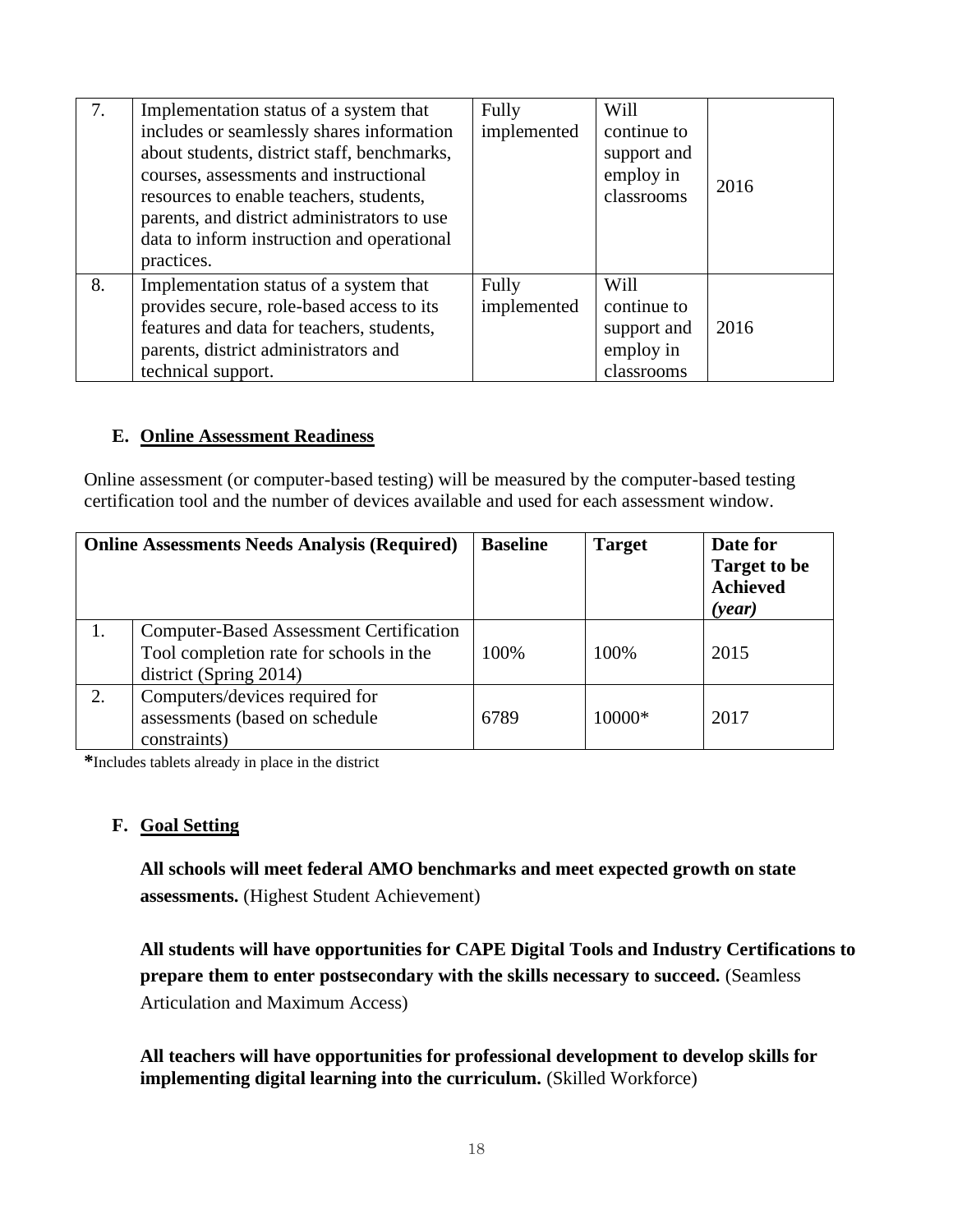## **G. District Strategies**

| <b>Goal Addressed</b>    | <b>Strategy</b>                        | <b>Measurement</b> | <b>Timeline</b> |
|--------------------------|----------------------------------------|--------------------|-----------------|
| <b>Highest Student</b>   | Continue to add resources to           | Peripherals for    | 2014-2015       |
| Achievement              | ensure the least restrictive learning  | computers and      |                 |
|                          | and testing environment for all        | tablets            |                 |
|                          | students in a way that is              |                    |                 |
|                          | financially feasible.                  |                    |                 |
| <b>Highest Student</b>   | OCSD will increase the supply of       | Purchase or lease  | 2014 and        |
| Achievement              | devices in secondary schools on        | devices and        | ongoing         |
|                          | which to access digital content to     | ensure access to   |                 |
|                          | support students in achieving the      | the Internet       |                 |
|                          | Florida Standards through              |                    |                 |
|                          | instruction and assessment             |                    |                 |
| <b>Seamless</b>          | OCSD will continue to be a leader      | Identified         | 2014 and        |
| Articulation and         | in the state in industry certification | opportunities for  | ongoing         |
| <b>Maximum Access</b>    | funding per 9-12 FTE or other          | students in K-8 to |                 |
|                          | metric as determined by DOE by         | earn Digital Tools |                 |
|                          | providing appropriate access to        | Certificates       |                 |
|                          | students to earn Digital Tools         | and/or industry    |                 |
|                          | Certificates and industry              | certifications     |                 |
|                          | certifications in pre- $k-12$ ,        |                    |                 |
|                          | including students with disabilities   |                    |                 |
|                          | as required by law.                    |                    |                 |
| <b>Skilled Workforce</b> | OCSD will create and maintain a        | Database of web-   | 2014 and        |
|                          | system that enables teachers to        | based resources    | ongoing         |
|                          | share access to web-based learning     |                    |                 |
|                          | resources through the district's       |                    |                 |
|                          | web page. These digital learning       |                    |                 |
|                          | resources will be used to enhance      |                    |                 |
|                          | quality instruction at the classroom   |                    |                 |
|                          | level and increase educator            |                    |                 |
|                          | pedagogy in methods that align         |                    |                 |
|                          | digital learning and student           |                    |                 |
|                          | engagement.                            |                    |                 |
|                          |                                        |                    |                 |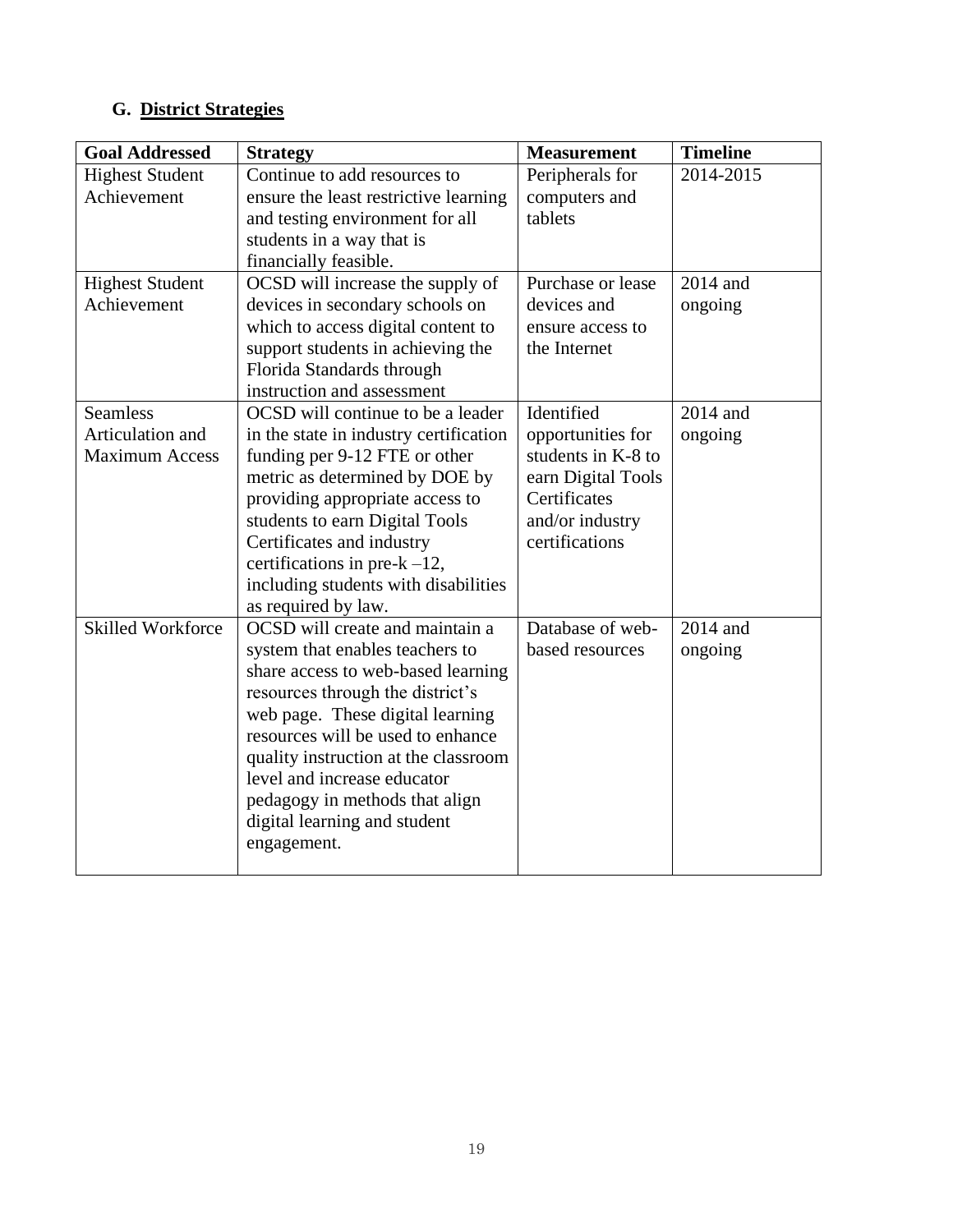## **Part III Digital Classrooms Plan – Allocation Proposal**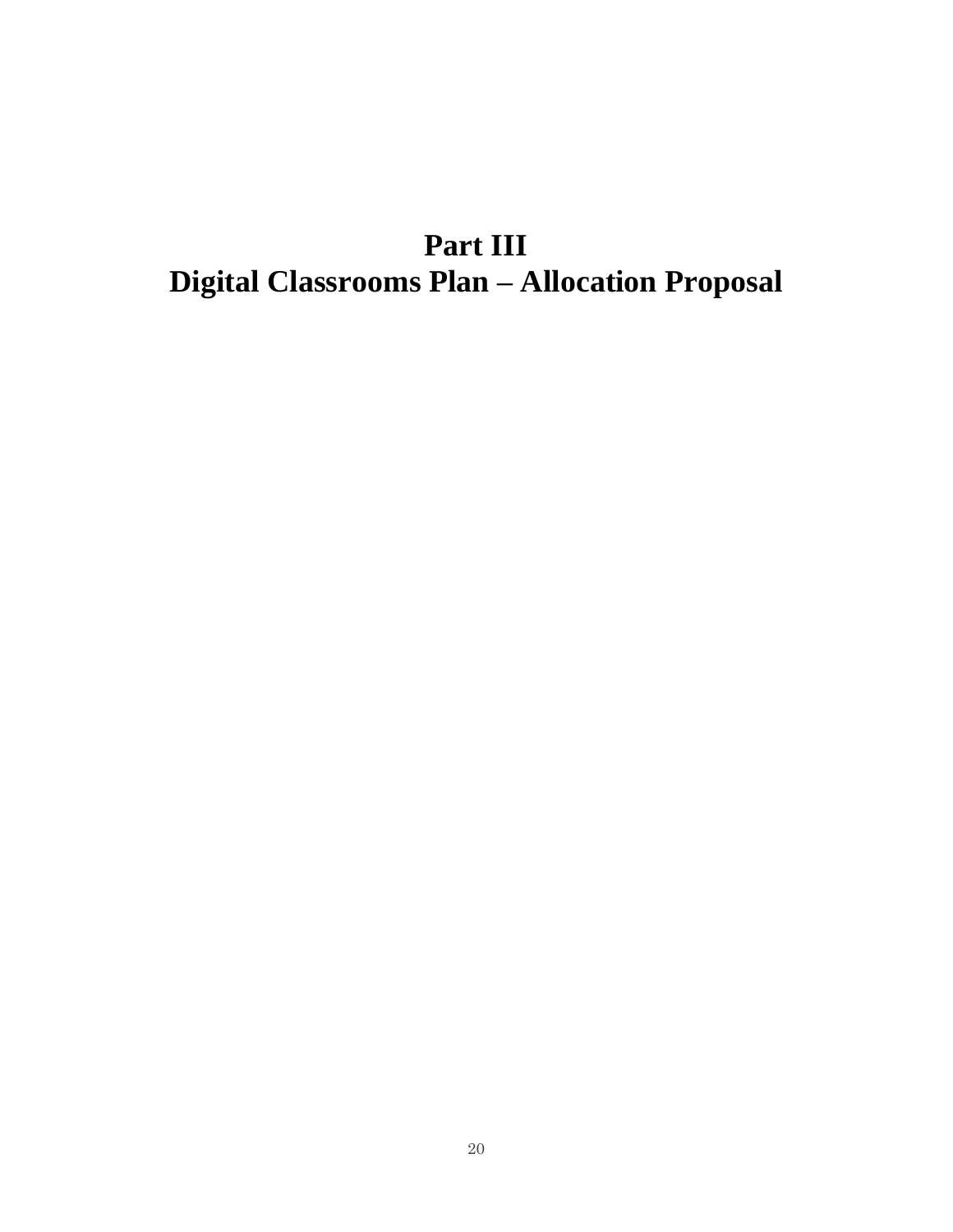## **A. Student Performance Outcomes 2014-2015**

|     | <b>Student Performance Outcomes</b>   | <b>Baseline</b> | <b>Target</b> |
|-----|---------------------------------------|-----------------|---------------|
| A.1 | Increase the percent of elementary    | 64%             | 67%           |
|     | students proficient in Mathematics    |                 |               |
| A.2 | Increase the percent of high school   | 66%             | 68%           |
|     | students proficient in ELA            |                 |               |
| A.3 | Increase the percent of middle school | 69%             | 71%           |
|     | students proficient in ELA            |                 |               |
| A.4 | Increase in Digital Tools Certificate | $0\%$ (13-14)   | 25%           |
|     | opportunities for elementary students |                 |               |

## **B. Digital Learning and Technology Infrastructure**

|             | <b>Infrastructure Implementation</b>                                       |                                 |                       |                             |                            |
|-------------|----------------------------------------------------------------------------|---------------------------------|-----------------------|-----------------------------|----------------------------|
|             | Deliverable                                                                | Estimated<br>Completion<br>Date | <b>Estimated Cost</b> | School/<br><b>District</b>  | Outcome from<br>Section A) |
| B.1.        | Purchase and implement 500<br>new student devices for<br>secondary schools | December<br>2014                | \$320,000             | Secondary<br><b>Schools</b> | A.2, A.3                   |
| B.2.        | Purchase and install 20 Access<br>Points                                   | December<br>2014                | \$12,000              | School<br>District          | A.2, A.3.                  |
| <b>B.3.</b> | Purchase peripherals for<br>computers and tablets                          | December<br>2014                | \$90,000              | School<br>District          | $A.1 - A.3$                |

|              | <b>Infrastructure Evaluation and Success Criteria</b>  |                                                                      |  |  |  |
|--------------|--------------------------------------------------------|----------------------------------------------------------------------|--|--|--|
| Deliverable  | Monitoring and Evaluation and   Success Criteria       |                                                                      |  |  |  |
| (from above) | Process(es)                                            |                                                                      |  |  |  |
| $B.1 - B.3$  |                                                        | Seat Management will monitor   All devices delivered and deployed by |  |  |  |
|              | the acquisition and deployment   January $30th 2015$ . |                                                                      |  |  |  |
|              | of devices.                                            |                                                                      |  |  |  |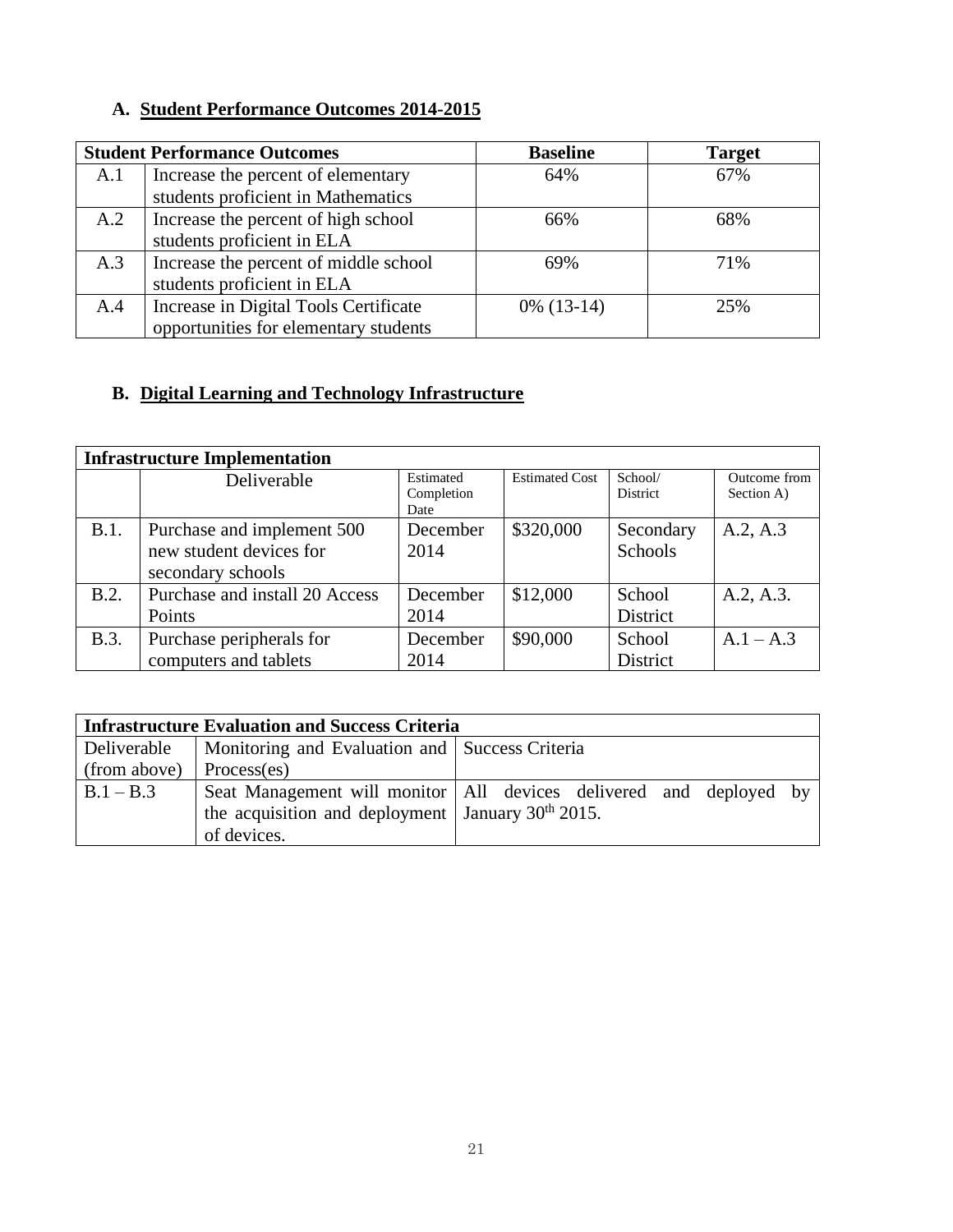## **C. Professional Development**

Link to OCSD Master In-Service Plan:

[http://www.okaloosaschools.com/files/school-district/professional](http://www.okaloosaschools.com/files/school-district/professional-development/_docs/MIP%202013%20FINAL.pdf)[development/\\_docs/MIP%202013%20FINAL.pdf](http://www.okaloosaschools.com/files/school-district/professional-development/_docs/MIP%202013%20FINAL.pdf)

|     | <b>Professional Development Implementation</b>        |                         |                       |                            |                            |  |
|-----|-------------------------------------------------------|-------------------------|-----------------------|----------------------------|----------------------------|--|
|     | Deliverable                                           | Estimated<br>Completion | <b>Estimated Cost</b> | School/<br><b>District</b> | Outcome from<br>Section A) |  |
| C.1 | Identify and provide                                  | Date<br>2014            | \$10,000              | <b>District</b>            | A.4                        |  |
|     | training for elementary<br>schools that would like to |                         |                       |                            |                            |  |
|     | pilot Digital Tools<br>Certificate programs           |                         |                       |                            |                            |  |

If no district DCP Allocation funding will be spent in this category, please briefly describe below how this category will be addressed by other fund sources.

| <b>Brief description of other activities</b>  | <b>Other funding source</b>                   |
|-----------------------------------------------|-----------------------------------------------|
| Teachers participate in District / site-based | Professional Development for Digital Learning |
| professional development to include           | grant $(\$75,000)$                            |
| developing and using web-based learning       |                                               |
| resources.                                    |                                               |

| <b>Professional Development Evaluation and Success Criteria – Other activities</b> |                                                |                                            |  |
|------------------------------------------------------------------------------------|------------------------------------------------|--------------------------------------------|--|
| <b>Deliverable</b>                                                                 | Monitoring and Evaluation and Success Criteria |                                            |  |
| (from above)                                                                       | Process(es)                                    |                                            |  |
| C.1                                                                                | List of schools and completed                  | Digital Tools Certificates earned in 2015- |  |
|                                                                                    | training                                       | 2106                                       |  |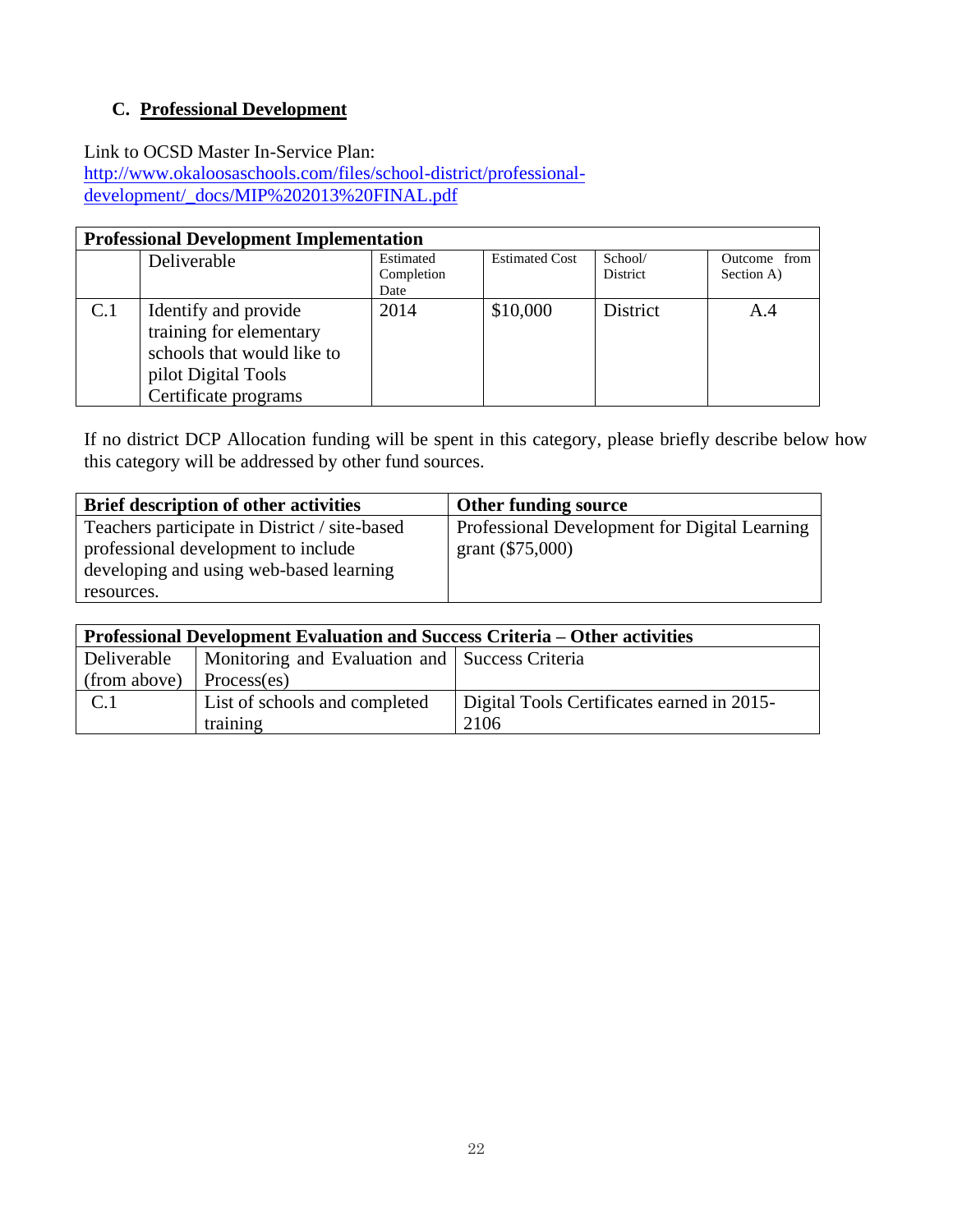## **D. Digital Tools**

As a key requirement for full digital learning implementation, districts will be required to continue to implement a digital tools system. Districts will be required to maintain a digital tools system that is intended to support and assist district and school instructional personnel and staff in the management, assessment and monitoring of student learning and performance.

As noted in the DCP Guidance provided by DOE:

- The system will enable teachers and administrators to access information about benchmarks and use it to create aligned curriculum guides *(ongoing)*
- The system will provide teachers and administrators the ability to create instructional materials and/or resources and lesson plans *(ongoing and supported by the Professional Development for Digital Learning grant)*
- The system will support the assessment lifecycle from item creation, to assessment authoring and administration, and scoring *(ongoing)*
- The system will include district staff information combined with the ability to create and manage professional development offerings and plans *(MyLearningPlan)*
- The system will include comprehensive student information that is used to inform instructional decisions in the classroom, for analysis, and for communicating to students and parents about classroom activities and progress.*(Dashboard, Parent Portal)*
- The system will leverage the availability of data about students, district staff, benchmarks, courses, assessments, and instructional resources to provide new ways of viewing and analyzing data.*(Dashboard and Data Reports developed for each school on student and teacher performance)*
- The system will house documents, videos, and information for teachers, students, parents, district administrators and technical support to access when they have questions about how to use or support the system.*(Ongoing)*

|      | <b>Digital Tools Implementation</b>                                                                  |                                 |                                        |                            |                            |
|------|------------------------------------------------------------------------------------------------------|---------------------------------|----------------------------------------|----------------------------|----------------------------|
|      | Deliverable                                                                                          | Estimated<br>Completion<br>Date | <b>Estimated Cost</b>                  | School/<br><b>District</b> | Outcome from<br>Section A) |
| D.1. | Improve ability to access<br>benchmark information and<br>create interactive curriculum<br>guides    | Ongoing                         | \$10,000                               | District                   | $A.1 - A.3$                |
| D.2. | Install and track assets acquired<br>through program for easy<br>software and program<br>deployment. | January 30,<br>2015             | Included in<br>Device cost<br>(See B1) | District                   | $A.1 - A.3$                |
| D.3. | Continue to develop a system to<br>support the assessment lifecycle<br>for District assessments      | Ongoing                         | \$32,000                               | <b>District</b>            | $A.1 - A.3$                |
| D.4. | <b>CAPE Digital Tools</b><br>Development                                                             | Ongoing                         | \$20,000                               | <b>District</b>            | $A.1 - A.3$                |